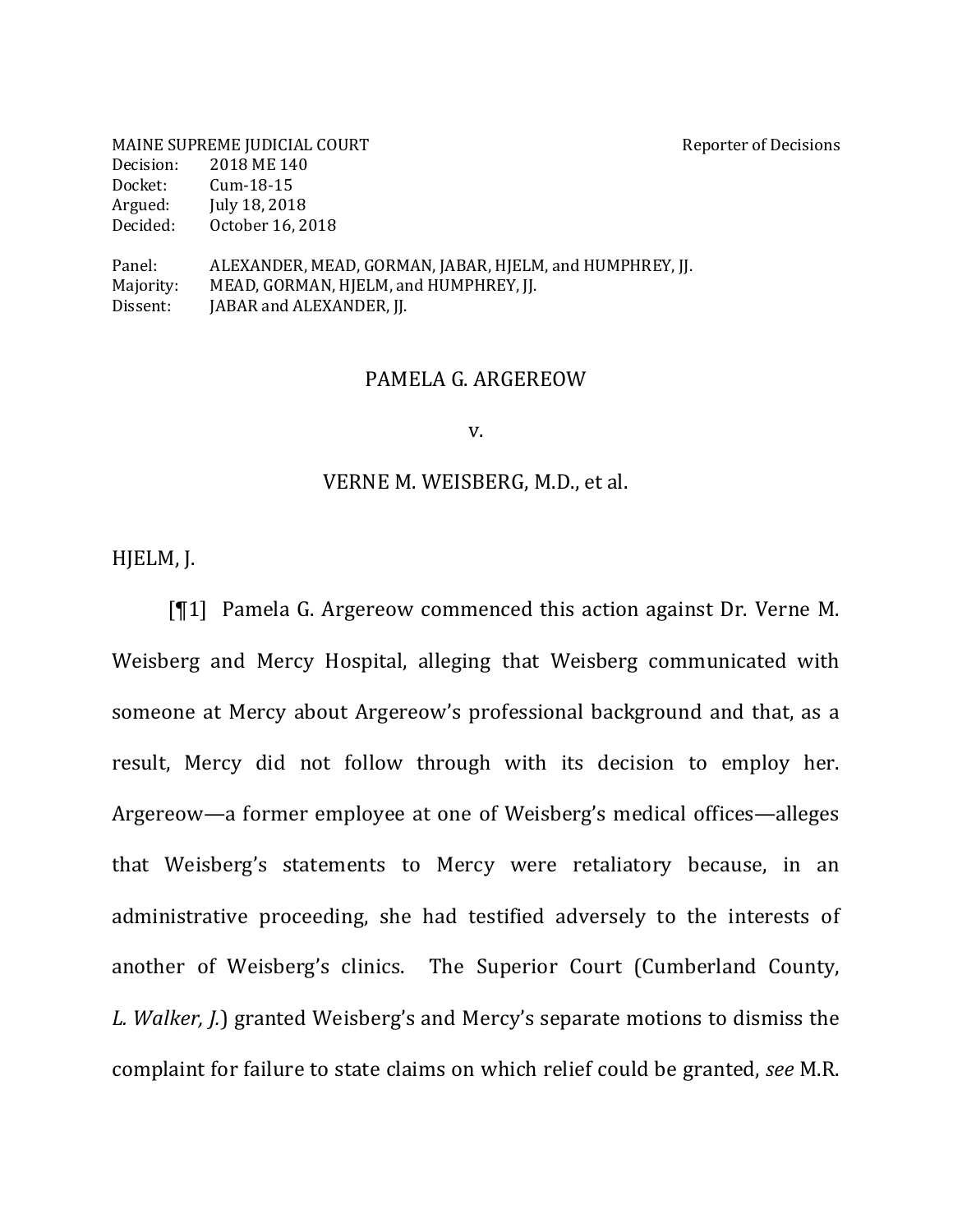$Civ. P. 12(b)(6)$ , because some counts were legally insufficient and other counts failed due to the absolute immunity provisions of the Maine Health Security Act, 24 M.R.S. §§ 2501-2988 (2017). Argereow challenges these determinations on this appeal. We correct one aspect of the judgment and affirm.

#### **I. BACKGROUND**

[ $[$ [2] Because this appeal is based on a facial review of the complaint, we consider only the alleged facts, which we take as true, *see Lalonde v. Cent. Me. Med. Ctr.*, 2017 ME 22, ¶ 2, 155 A.3d 426, and "examine the complaint in the light most favorable to the plaintiff to determine whether it sets forth elements of a cause of action or alleges facts that would entitle the plaintiff to relief pursuant to some legal theory." Moody v. State Liquor & Lottery Comm'n, 2004 ME 20,  $\P$  7-8, 843 A.2d 43 (quotation marks omitted).

[¶3] Between February of 2012 and October of 2014, Argereow worked as a nurse practitioner at a medical practice that Weisberg owns and operates. Argereow began seeking other employment, including at Mercy, in the summer of 2014. She disclosed in an online application for Mercy that she had consented to a professional reprimand in 2005 because in 2003 she falsely indicated on a checklist that during a medical procedure a surgical team had completed a step that it had not taken.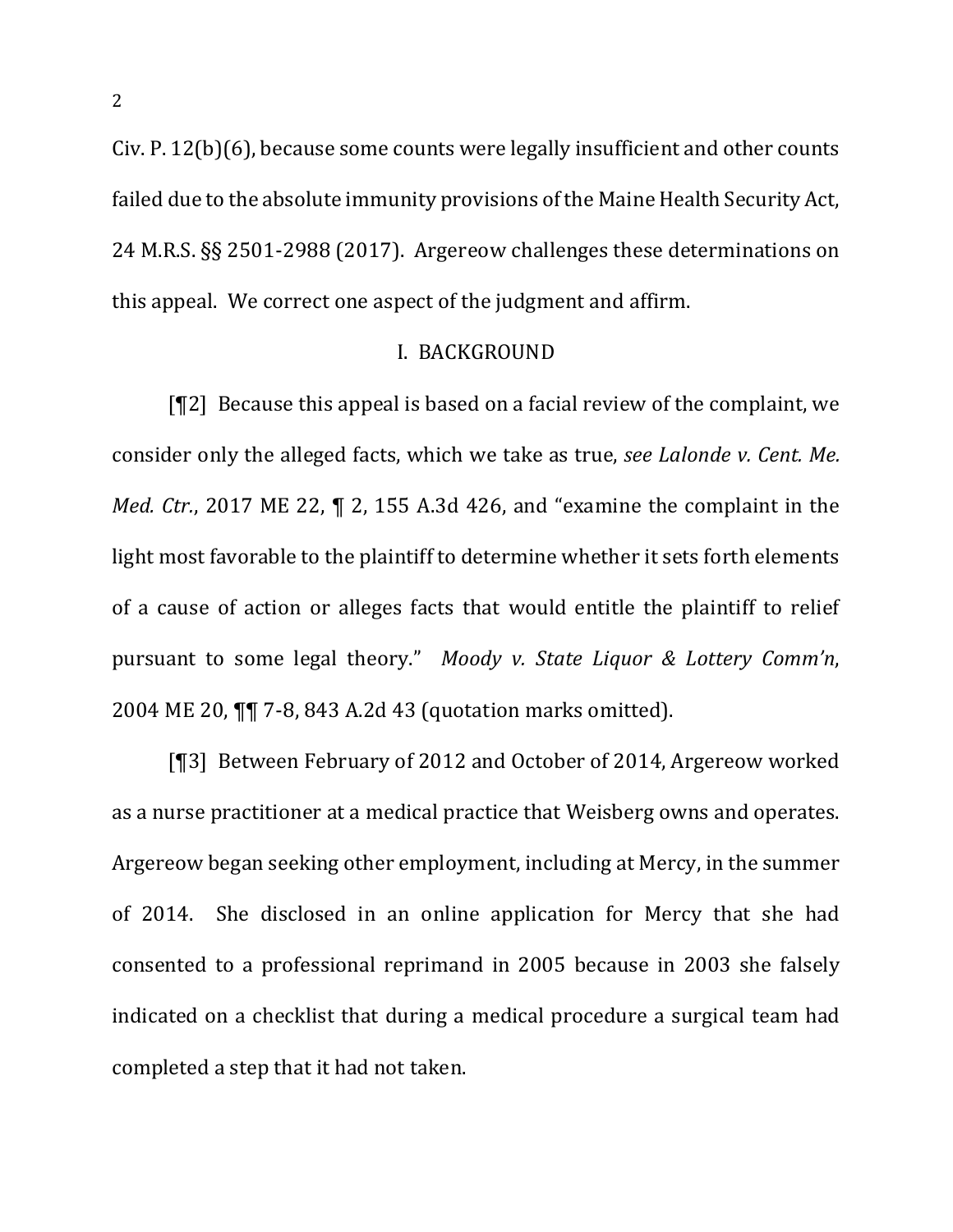[¶4] On September 23, 2014, Argereow testified under subpoena at a hearing concerning an unemployment claim brought by a former employee of another clinic owned and operated by Weisberg. On October 1, the Unemployment Commission administrative hearing officer, citing Argereow's testimony, issued an order favorable to the former employee and allowed benefits, which were "chargeable" to Weisberg's clinic.

 $[$ [15] On the same day as the unemployment hearing, Mercy sent Argereow a written offer for her to work as a nurse practitioner at one of its clinics. On October 6, Argereow underwent a pre-placement screening, resulting in her approval for employment at Mercy without restrictions, and received Mercy's employee handbook. Her projected start date was November 10, 2014.

 $[\P6]$  On October 15, Argereow informed Weisberg that she was leaving her job at his practice and that her last day there would be October 29. Weisberg learned from Argereow on October 31 that she would be working for Mercy. Sometime, "likely" during the ensuing week, Weisberg "or someone on his behalf" "made a phone call [to someone at Mercy] and cost [Argereow] her job at Mercy" because of her testimony at the unemployment claim hearing. The information conveyed by Weisberg during the phone call concerned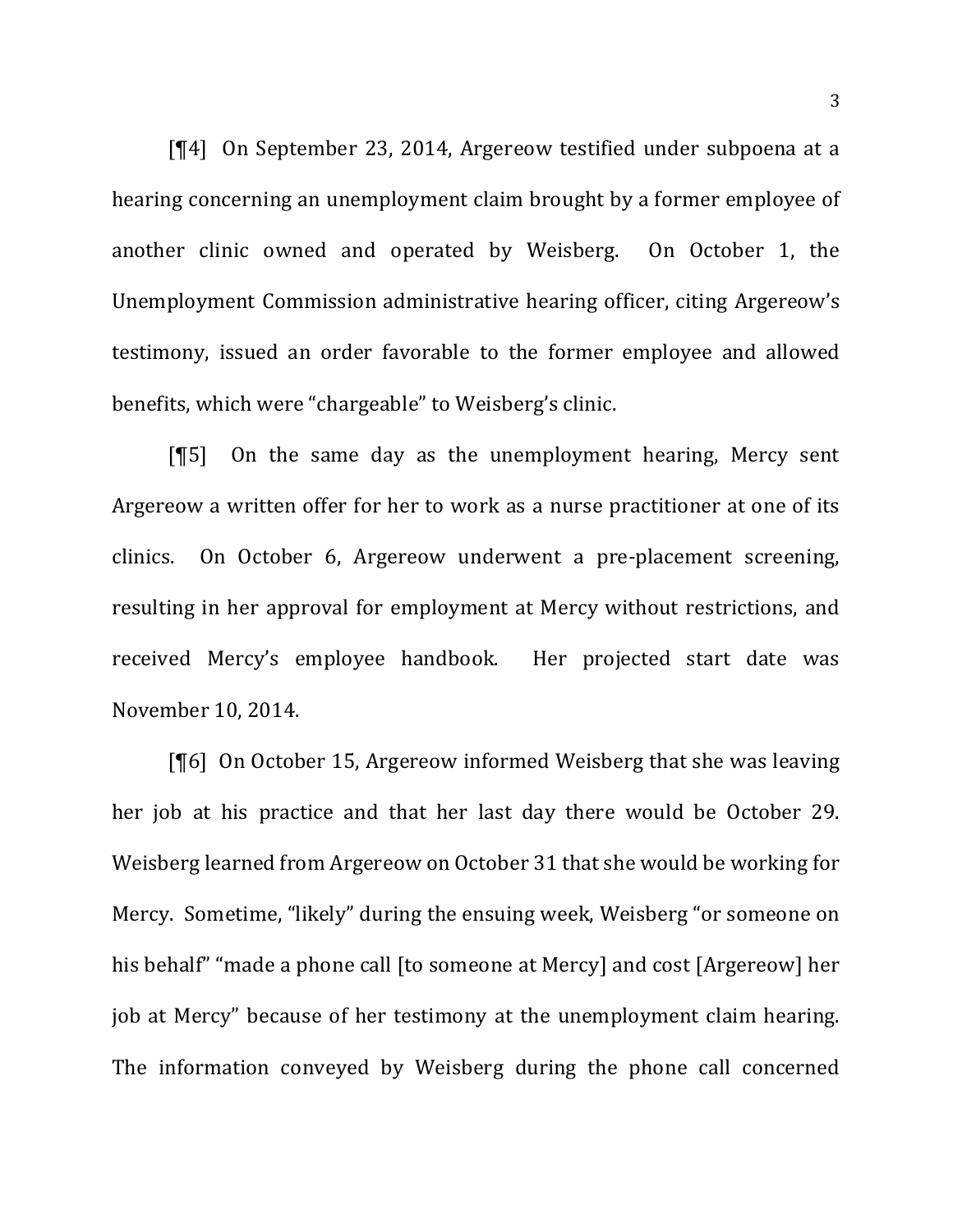Argereow's "professional background" and her "employment qualifications or performance," and suggested that she was "incompetent in her professional practice." Argereow's complaint contains no further allegations about what the caller allegedly said during the phone call, who made the call, $1$  to whom the call was made, or when the call was made. Weisberg's statements had "the effect of discouraging Mercy from employing [Argereow]."

 $[T7]$  On November 7, a human resources employee at Mercy advised Argereow that her "projected start date was being pushed back on the basis that there were potential issues associated with her medical credentialing." Although Mercy had not concluded the hiring process, Argereow "had already been introduced to the ... team as a new employee and understood that there were no remaining contingencies regarding her employment by Mercy and that all interviews had already taken place." At Mercy's request, however, Argereow met with its Chief of Surgery on November 7. After they discussed the reprimand on her nursing license, the physician expressed his appreciation for Argereow's candor concerning the incident and said he would "present this information to the Mercy Board the following week." During the meeting, the

l

 $1$  The complaint alleges variously that Weisberg made the call and that it could have been made by someone else.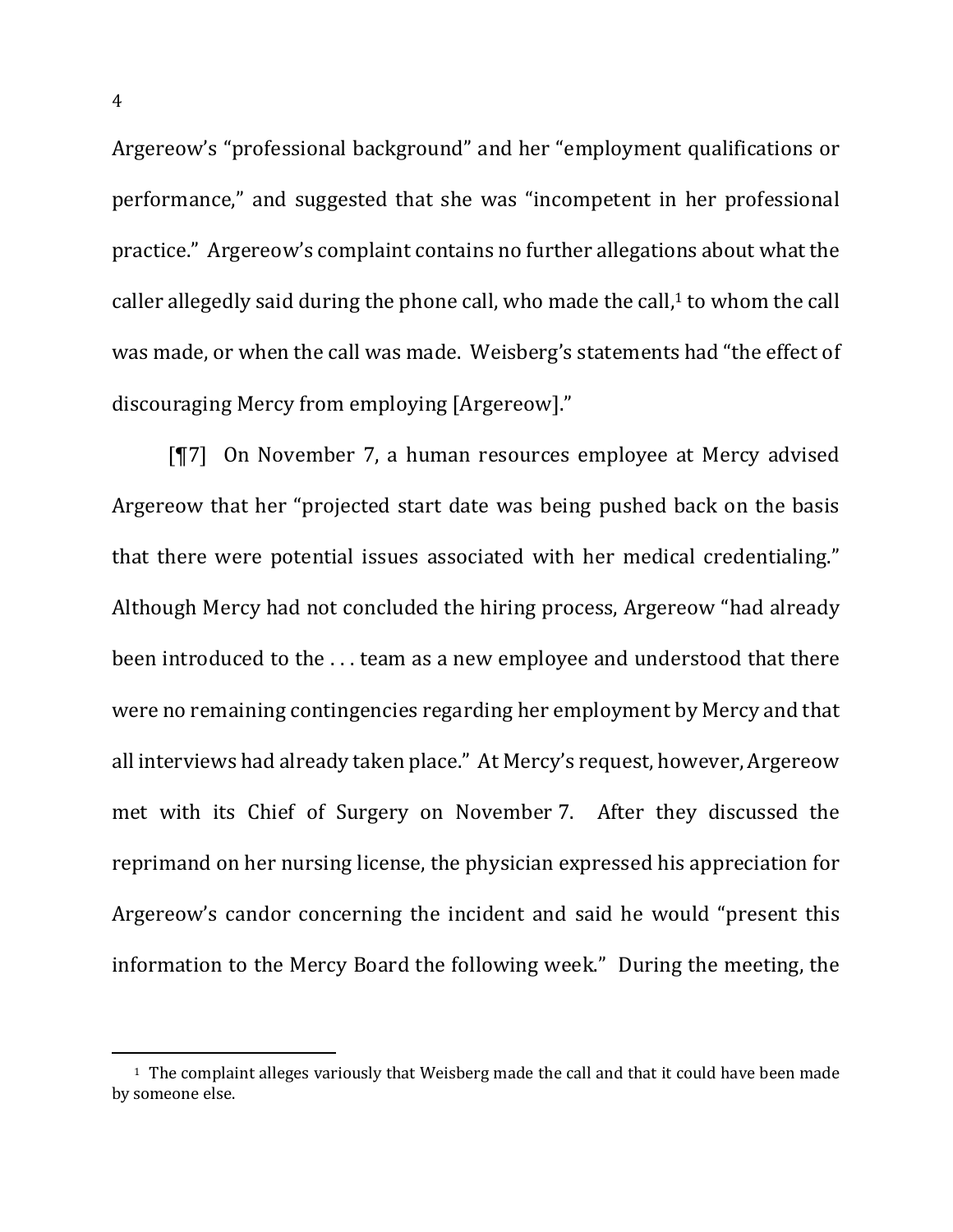physician noted to Argereow that "a Dr. Weisberg, which could refer to Dr. Tracey Weisberg, [Dr. Verne M.] Weisberg's spouse, was a member of Mercy's Board or held a significant administration role."

[¶8] On November 10, 2014, a Mercy representative called Argereow to suggest that she withdraw her credentialing application. Argereow then called the human resources department and was told to expect a call from another Mercy physician. That physician called Argereow the next day to warn her that if she "pursued her application, it would be denied on the basis that she did not qualify for credentialing and that this would constitute an event which would have to be reported to the Maine State Board of Nursing and which would impair her ability to find work elsewhere." Shortly thereafter, Argereow requested a copy of her employment application with Mercy and confirmed that she had "truthfully responded to all questions asked in conjunction with her initial online application." Nevertheless, Argereow withdrew her application for employment and credentialing with Mercy on November 13. On December 1, 2014, Argereow reviewed her Mercy credentialing file, "which did not contain any adverse information except a notation, without explanation, from [the Chief of Surgery] recommending against credentialing." As a result of Weisberg's and Mercy's conduct, she underwent marriage counseling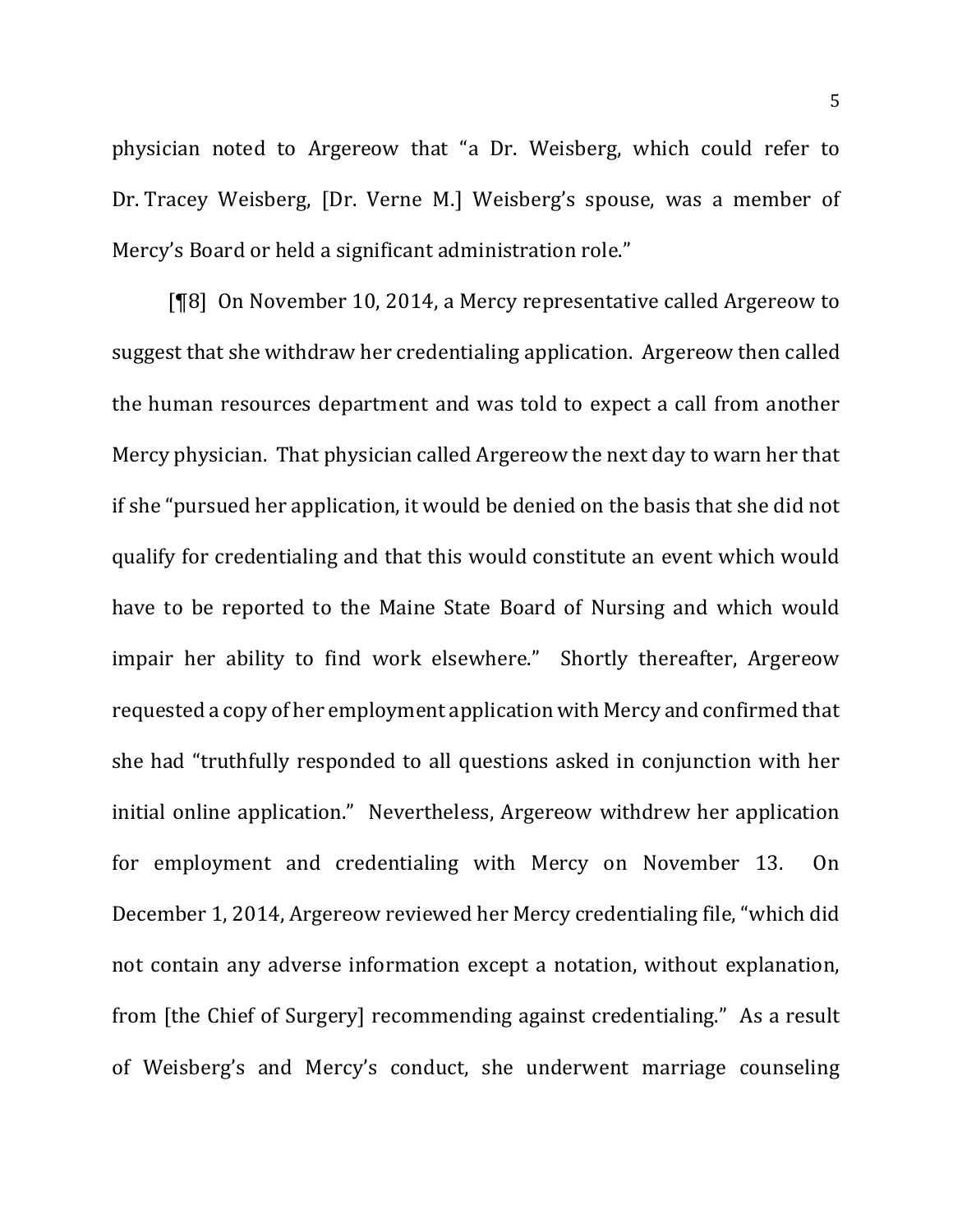because of stress and lost eight months of wages, which was a significant financial hardship. 

[¶9] In November of 2015, Argereow commenced this action, naming Weisberg as the sole defendant. In her complaint as amended, Argereow asserted claims for tortious interference with a prospective economic advantage, intentional infliction of emotional distress, defamation, negligent infliction of emotional distress, slander per se, and violation of the Whistleblower Protection Act (WPA), see 26 M.R.S. § 833(1)(C) (2017). Weisberg moved for the court to dismiss each count for failure to state a claim. The court granted the motion in part, dismissing without prejudice the claims for defamation, slander per se, and negligent infliction of emotional distress, but allowing Argereow to proceed on the other claims.<sup>2</sup>

[¶10] During pretrial proceedings, Argereow served Mercy with a subpoena to obtain certain credentialing-related documents. After resulting motion practice involving Argereow and Mercy, the court issued an order protecting Mercy from producing some of that material. Argereow then filed a

<sup>&</sup>lt;sup>2</sup> The dismissal of a claim for failure to state a basis for relief is an adjudication on the merits. See *U.S. Bank Trust, N.A. v. Mackenzie,* 2016 ME 149,  $\P$  11, 149 A.3d 267; Potter, Prescott, Jamieson *& Nelson, P.A. v. Campbell*, 1998 ME 70, ¶ 9, 708 A.2d 283. Therefore, the dismissal of Argereow's claims for defamation, slander per se, and negligent infliction of emotional distress should have been with prejudice, and we correct that aspect of the order of dismissal accordingly.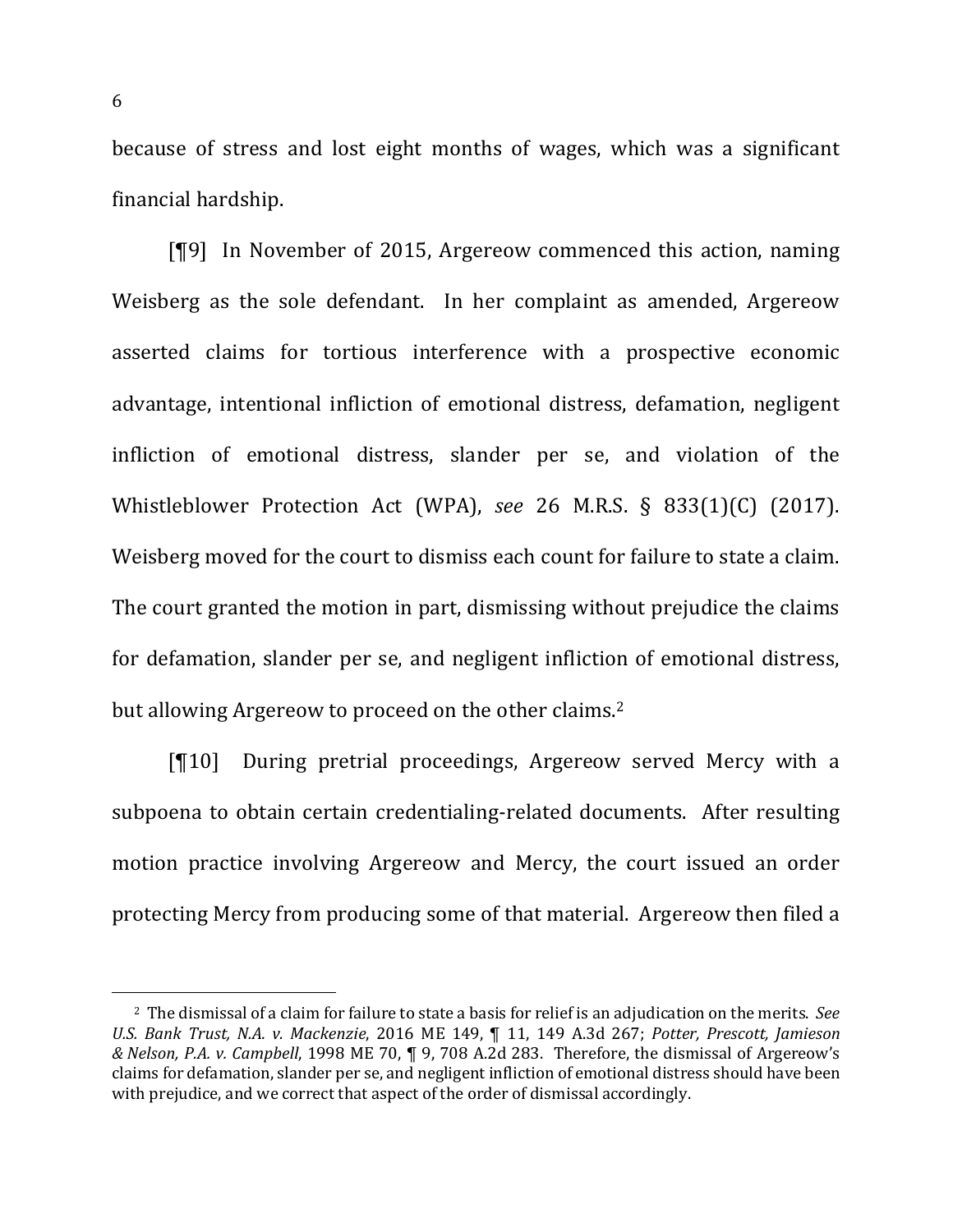second amended complaint, which included all of the counts she had asserted against Weisberg, including the ones the court had dismissed, and added Mercy as a defendant and asserted claims against Mercy for intentional infliction of emotional distress and whistleblower retaliation, and a count seeking access to credentialing records in Mercy's possession.

 $[11]$  Weisberg and Mercy filed separate motions to dismiss Argereow's second amended complaint. The court granted Dr. Weisberg's motion to dismiss the remaining counts against him based on its determination that he is entitled to immunity pursuant to 24 M.R.S.  $\S$  2511. The court granted Mercy's motion to dismiss, which was based on assertions that Mercy was statutorily immune, also pursuant to section 2511, and that Argereow's claims did not state a basis for relief. The court "determined that Mercy is not unquestionably entitled to immunity" but granted the motion because the claims against Mercy did not state claims for relief. Argereow filed a notice of appeal, $3$  and Mercy filed a cross-appeal to preserve the argument that its motion to dismiss should

<sup>&</sup>lt;sup>3</sup> On appeal, Argereow does not pursue any claim that the court erred by dismissing her claims against Weisberg for negligent infliction of emotional distress or slander per se, or the dismissal of her claim against Mercy seeking access to "professional competence review records."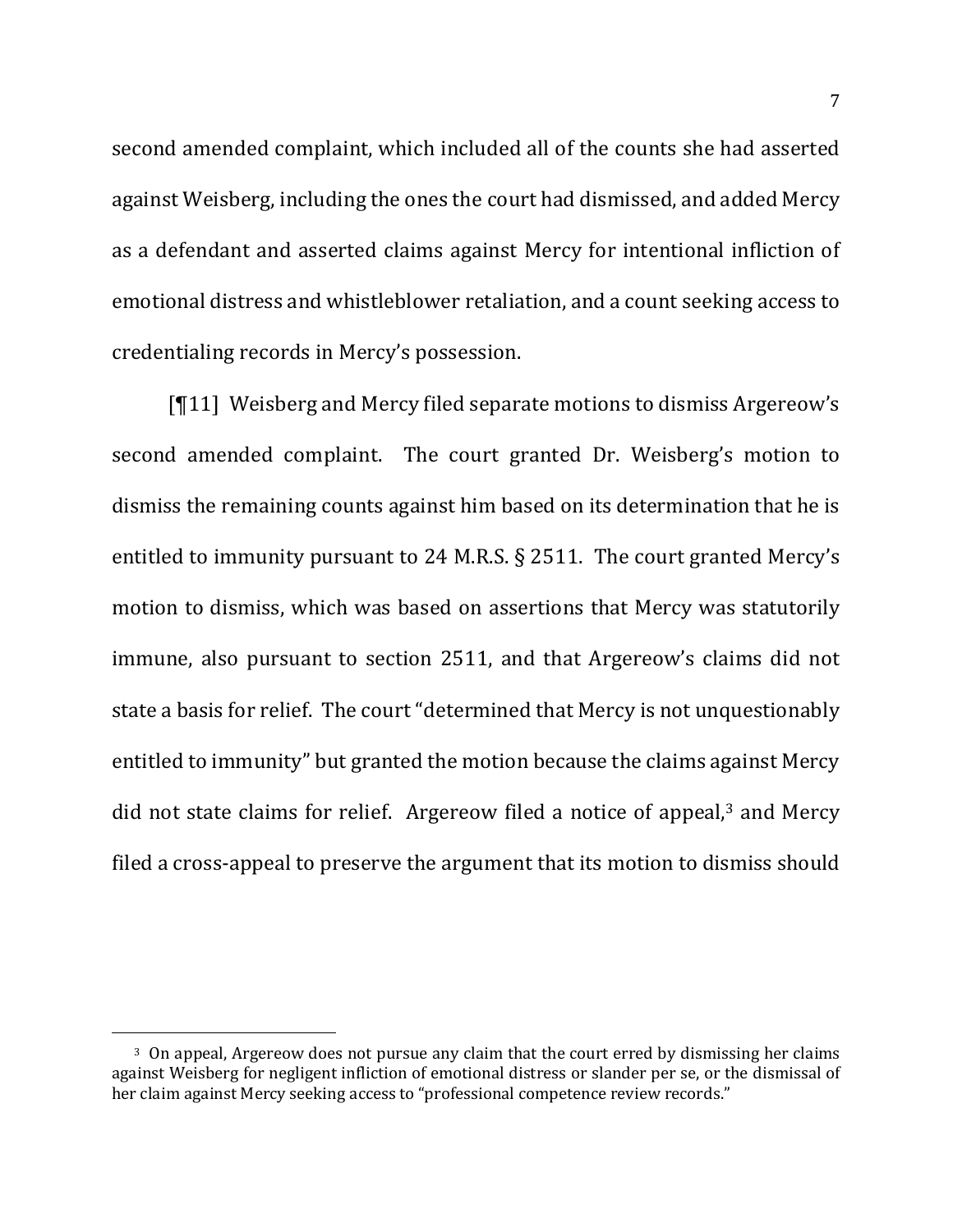have been granted based on section 2511 immunity.<sup>4</sup> See M.R. App. P. 2B(c), 2C(a). 

### II. DISCUSSION

[ $[12]$  When we review an order dismissing a complaint, we consider only the facts alleged in the complaint and "examine the complaint in the light most favorable to the plaintiff to determine whether it sets forth elements of a cause of action or alleges facts that would entitle the plaintiff to relief pursuant to some legal theory." *Moody*, 2004 ME 20,  $\P\P$  7-8, 843 A.2d 43 (quotation marks omitted). This is a process that "tests the legal sufficiency of the allegations in a complaint, not the sufficiency of the evidence the plaintiffs are able to present." *Barnes v. McGough*, 623 A.2d 144, 145 (Me. 1993) (citation omitted). Dismissal of a complaint "should only occur when it appears beyond

<sup>&</sup>lt;sup>4</sup> We acknowledge Mercy's desire to be cautious, particularly in light of some of our suggestions describing when a cross-appeal is required. See, e.g., MaineToday Media, Inc. v. State, 2013 ME 100, ¶ 28 n.17, 82 A.3d 104; *Langevin v. Allstate Ins. Co*., 2013 ME 55, ¶ 6 n.4, 66 A.3d 585. Nonetheless, Mercy's cross-appeal was unnecessary because—as we now clarify—an appellee is not required to cross-appeal "if it argues in favor of affirming the decision in every respect but simply contends that the same result should have been reached through different legal reasoning." *Harris v. Woodlands Club*, 2012 ME 117, ¶ 16 n.8, 55 A.3d 449; *accord Scott Dugas Trucking & Excavating, Inc. v. Homeplace Bldg. & Remodeling, Inc.*, 651 A.2d 327, 329 (Me. 1994); *State v. Me. Cent. R.R.*, 517 A.2d 55, 57 (Me. 1986); *Givertz v. Me. Med. Ctr.*, 459 A.2d 548, 556 (Me. 1983) ("An appellee need not cross-appeal to raise an issue that merely could provide an alternative ground to uphold his judgment."); Alexander, *Maine Appellate Practice*, § 2C.1(a) at 72 (5th ed. 2018) ("[A]n appellee need not cross-appeal and may argue by brief any issue that could provide an alternative basis to affirm the judgment."). In any event, we affirm the court's order on grounds other than Mercy's assertion of immunity and therefore do not reach that issue.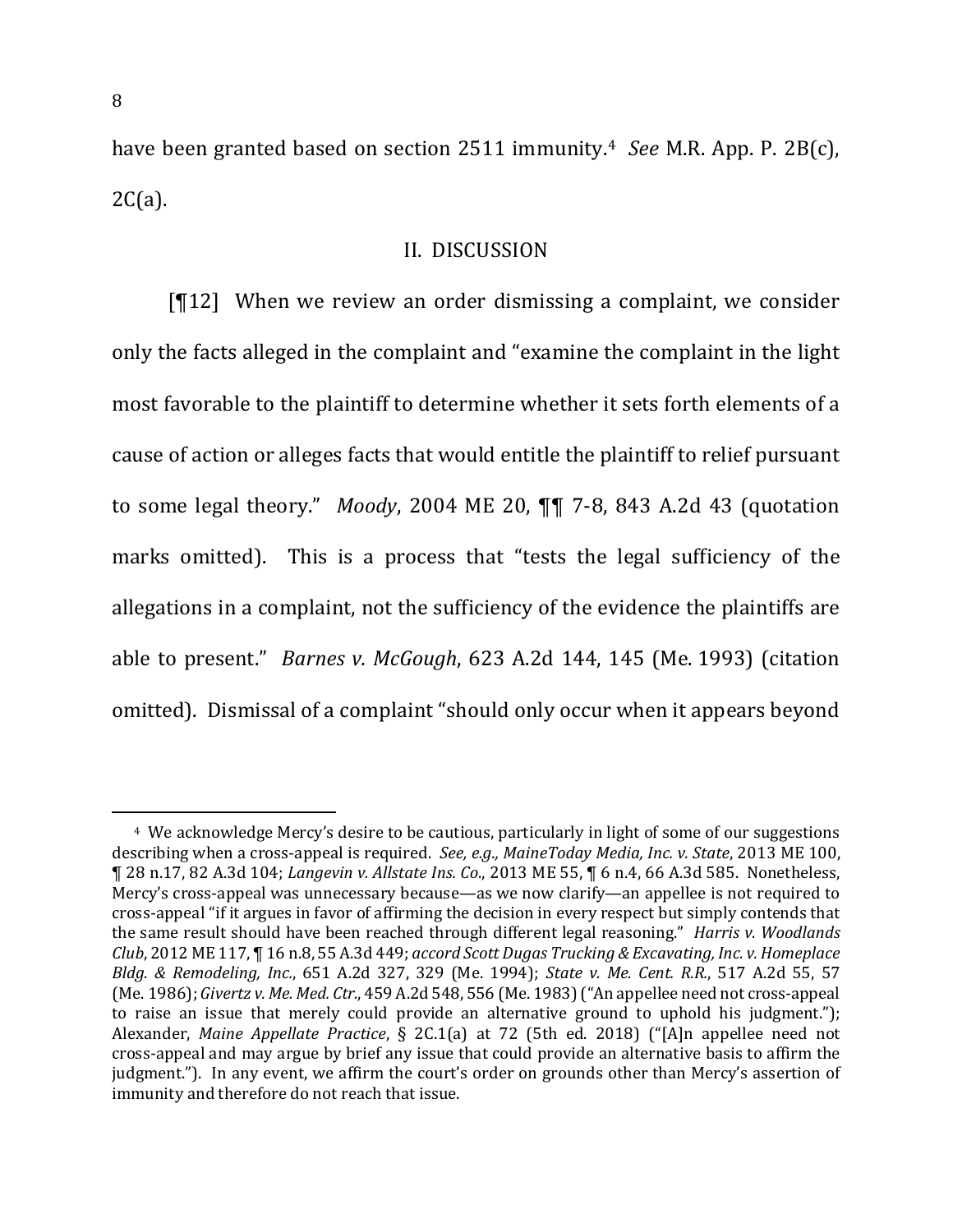doubt that a plaintiff is entitled to no relief under any set of facts that he might prove in support of his claim." Potter, Prescott, Jamieson & Nelson, P.A. v. *Campbell*, 1998 ME 70, ¶ 5, 708 A.2d 283 (quotation marks omitted).

[¶13] We first address Weisberg's immunity from Argereow's claims against him, and we then address the sufficiency of the allegations in Argereow's two remaining counts against Mercy.

A. Physician Immunity

 $\overline{a}$ 

 $[T14]$  The claims that Argereow continues to pursue against Weisberg are for tortious interference with an economic advantage, intentional infliction of emotional distress, and violation of the Whistleblower Protection Act.<sup>5</sup>

 $[15]$  Immunity is an affirmative defense because it is a legal doctrine of avoidance of liability. See M.R. Civ. P. 8(c). A defendant may raise immunity as

<sup>5</sup> Argereow's principal brief on appeal did not contain any assertion that the court erred by dismissing her defamation claim against Weisberg, which was on a ground other than immunity. She raised that contention only in her reply brief, and at oral argument acknowledged that she was attempting to "resurrect" such an argument. That effort is insufficient to preserve for appellate review any challenge to the dismissal of that count of the complaint. See Lincoln v. Burbank, 2016 ME 138,  $\P$  41, 147 A.3d 1165 ("An issue raised for the first time [on appeal] in a reply brief may be viewed as not preserved for appeal.").

We note, however, that even if Argereow had preserved that issue, her argument would have been unavailing for two reasons. First, pursuant to section 2511, Weisberg is entitled to immunity from civil liability on the defamation claims, just as he is from Argereow's other claims against him, see *infra* **[4** 23. Second, that count fails as a matter of law because, as the court correctly ruled in granting Weisberg's first motion to dismiss, she did not allege with specificity any defamatory statement. See *Picard v. Brennan*, 307 A.2d 833, 834-35 (Me. 1973) (explaining that because a defendant can claim truth as a defense against a claim for defamation, the "defendant is ... entitled to know precisely what statement is attributed to him" both in the pleadings and in the evidence presented at trial).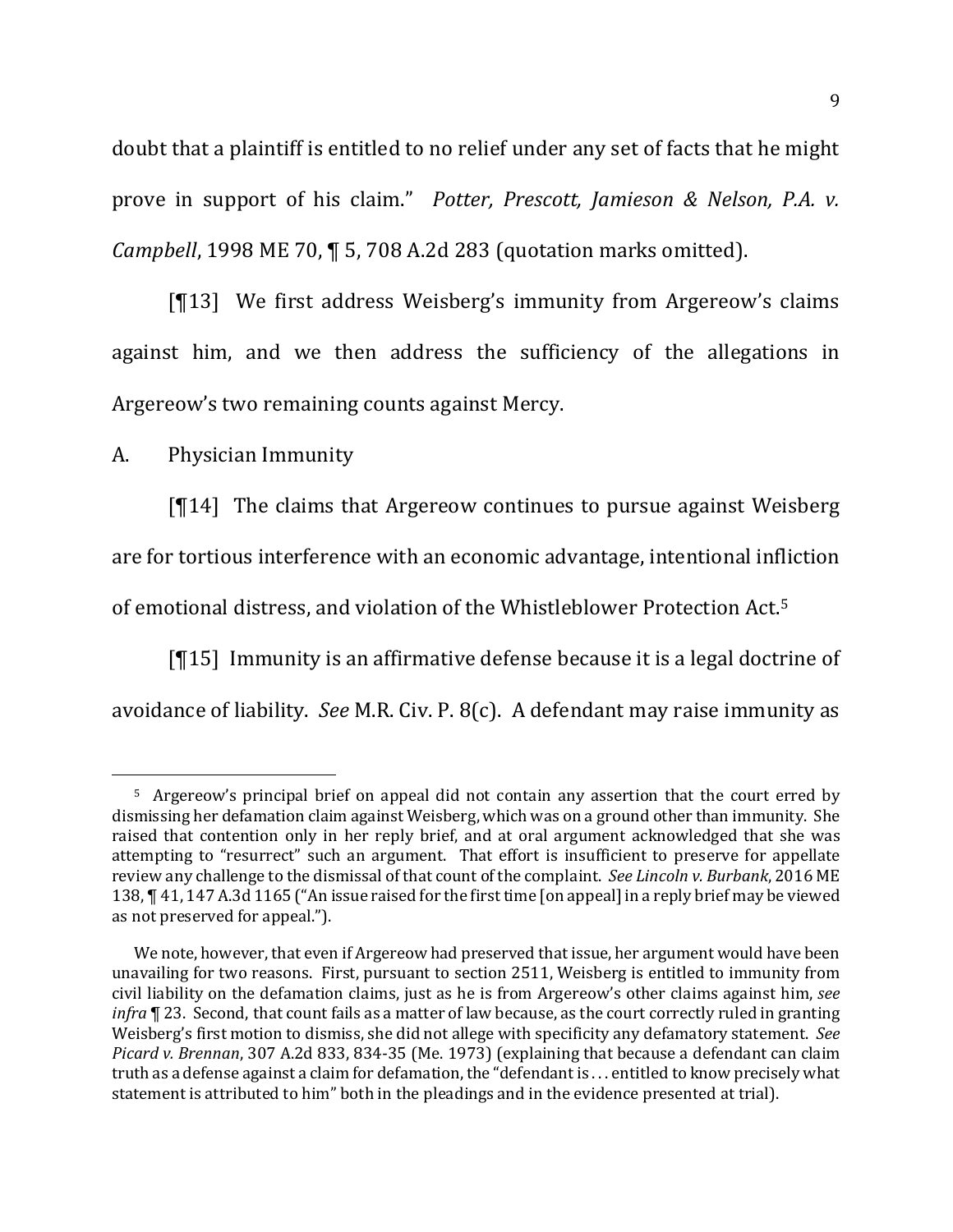the ground for dismissal of a claim for failure to state a basis for relief.<sup>6</sup> Lalonde,

2017 ME 22,  $\P$  11, 155 A.3d 426. When a party seeks dismissal of a claim based

on an affirmative defense, the relevant inquiry is whether the "facts giving rise

to the defense appear on the face of the complaint." *Shaw v. S. Aroostook Cmty.* 

*Sch. Dist.*, 683 A.2d 502, 504 (Me. 1996); *see* M.R. Civ. P. 12.

[¶16] Section 2511 of the Maine Health Security Act (MHSA) grants immunity from civil liability as follows:

Any person acting without malice, any physician, podiatrist, health care provider, health care entity or professional society, any member of a professional competence committee or professional review committee, any board or appropriate authority and any entity required to report under this chapter are immune from civil liability:

**1. Reporting.** For making any report or other information available to any board, appropriate authority, professional competence committee or professional review committee pursuant to law;

**2. Assisting in preparation**. For assisting in the origination, investigation or preparation of the report or information described in subsection 1; or

 $6\,$  We are not persuaded by Argereow's assertion that Weisberg waived the immunity defense by not having included it in his responses to earlier iterations of her complaint. When Argereow filed the operative pleading, namely, the second amended complaint, Weisberg moved for the court to dismiss it based on an assertion of immunity. He therefore did not waive that defense any more than Argereow waived any claims that were not included in the previous complaints. See ConnectU LLC v. Zuckerberg, 522 F.3d 82, 91 (1st Cir. 2008) ("An amended complaint, once filed, normally supersedes the antecedent complaint. Thereafter, the earlier complaint is a dead letter and no longer performs any function in the case." (citations and quotation marks omitted)).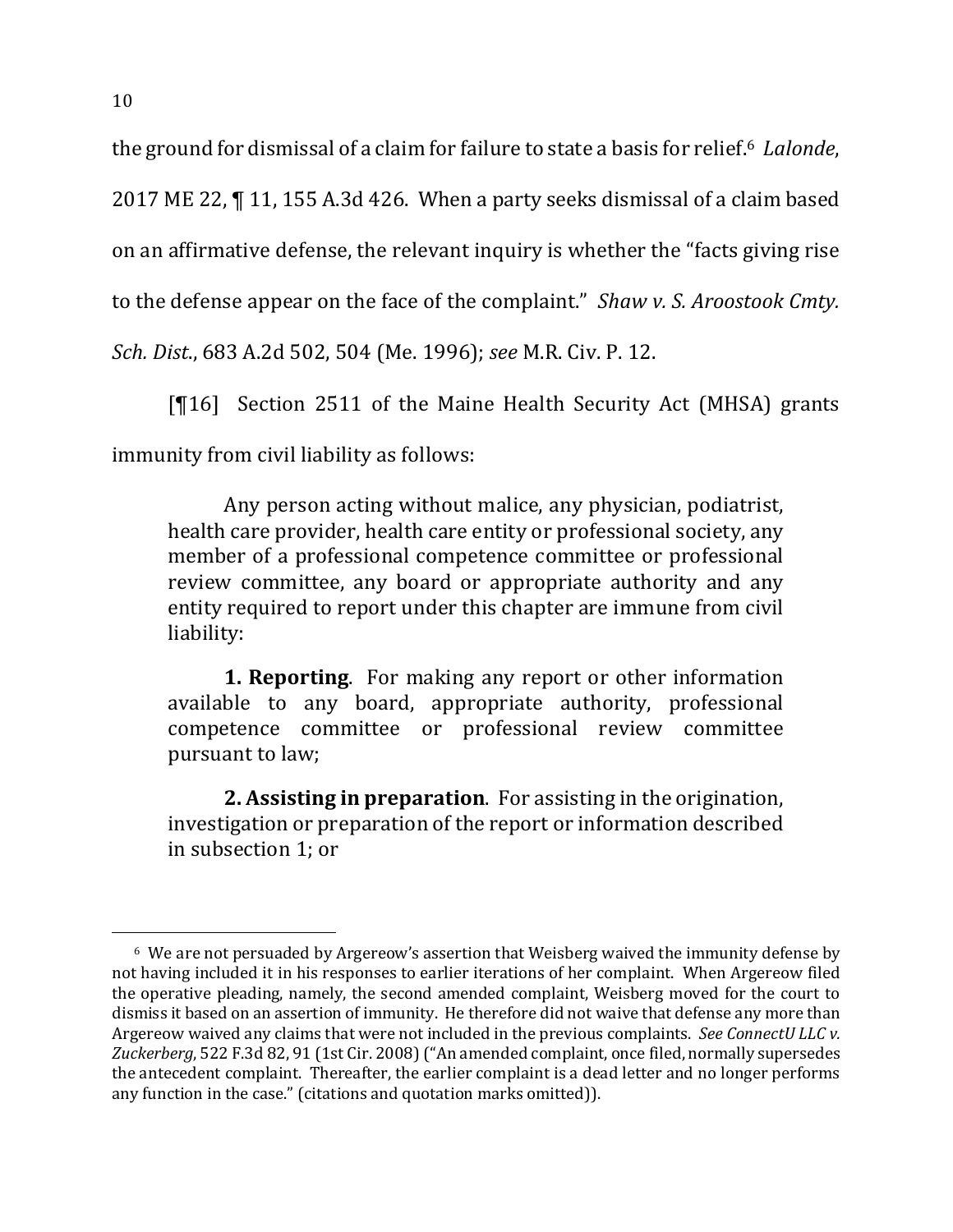**3. Assisting in duties.** For assisting the board, authority or committee in carrying out any of its duties or functions provided by law.

 $[T17]$  The complaint establishes that Weisberg is a physician,<sup>7</sup> and Argereow does not argue otherwise. Therefore, section 2511 immunizes Weisberg from civil liability for any conduct falling within the purview of that statute. 

[¶18] Argereow alleges that "likely" sometime between October 31 and November 7, Weisberg—or someone on his behalf—called someone at Mercy and made statements about her "professional background," including her "employment qualifications or performance," and suggested that she was professionally incompetent. That report had the effect of discouraging Mercy from finalizing an employment relationship with Argereow, and Mercy proceeded to persuade her to withdraw her employment application.

 $[19]$  The MHSA requires every licensed hospital to establish at least one professional competence committee "with responsibility effectively to review the professional services rendered in the facility for the purpose of insuring quality of medical care of patients therein." 24 M.R.S.  $\S$  2503(3)(A).

l

<sup>&</sup>lt;sup>7</sup> The MHSA defines a "physician" as "any natural person authorized by law to practice medicine, osteopathic medicine or veterinary medicine within this State." 24 M.R.S. § 2502(3) (2017).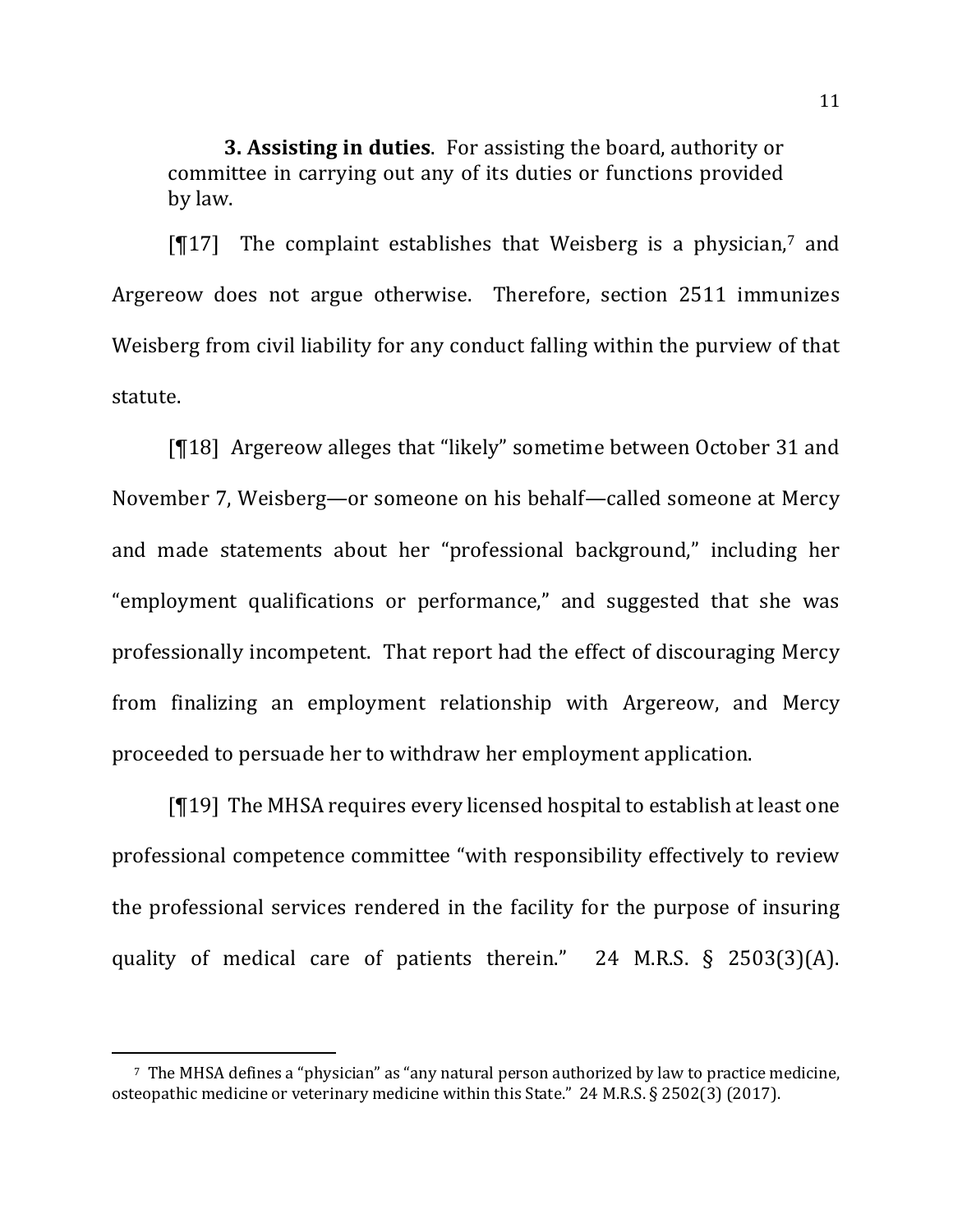Professional competence committees engage in professional competence

review activities, *id*. § 2502(4), which are defined in section 2502(4-B) as the

study, evaluation, investigation, recommendation or action, by or on behalf of a health care entity and carried out by a professional competence committee, necessary to:

**A.** Maintain or improve the quality of care rendered in, through or by the health care entity or by physicians; **B.** Reduce morbidity and mortality; or **C.** Establish and enforce appropriate standards of

professional qualification, competence, conduct or performance.

[¶20] Here, Argereow's allegations place Weisberg's report to Mercy squarely within the scope of immunity established in section 2511. The information Weisberg conveyed pertained to Argereow's professional background, employment qualifications or performance, and professional competence, and Argereow alleges that it was this information that caused Mercy to effectively rescind the job offer that had been extended to—and accepted by—Argereow. Weisberg's conduct in providing information about her professional background and competence to Mercy is therefore immunized by section 2511.

 $[T21]$  Argereow makes two arguments in an attempt to remove Weisberg's conduct from the protections of section 2511. First, she emphasizes her allegation that Weisberg acted with a retaliatory motive—that is, in bad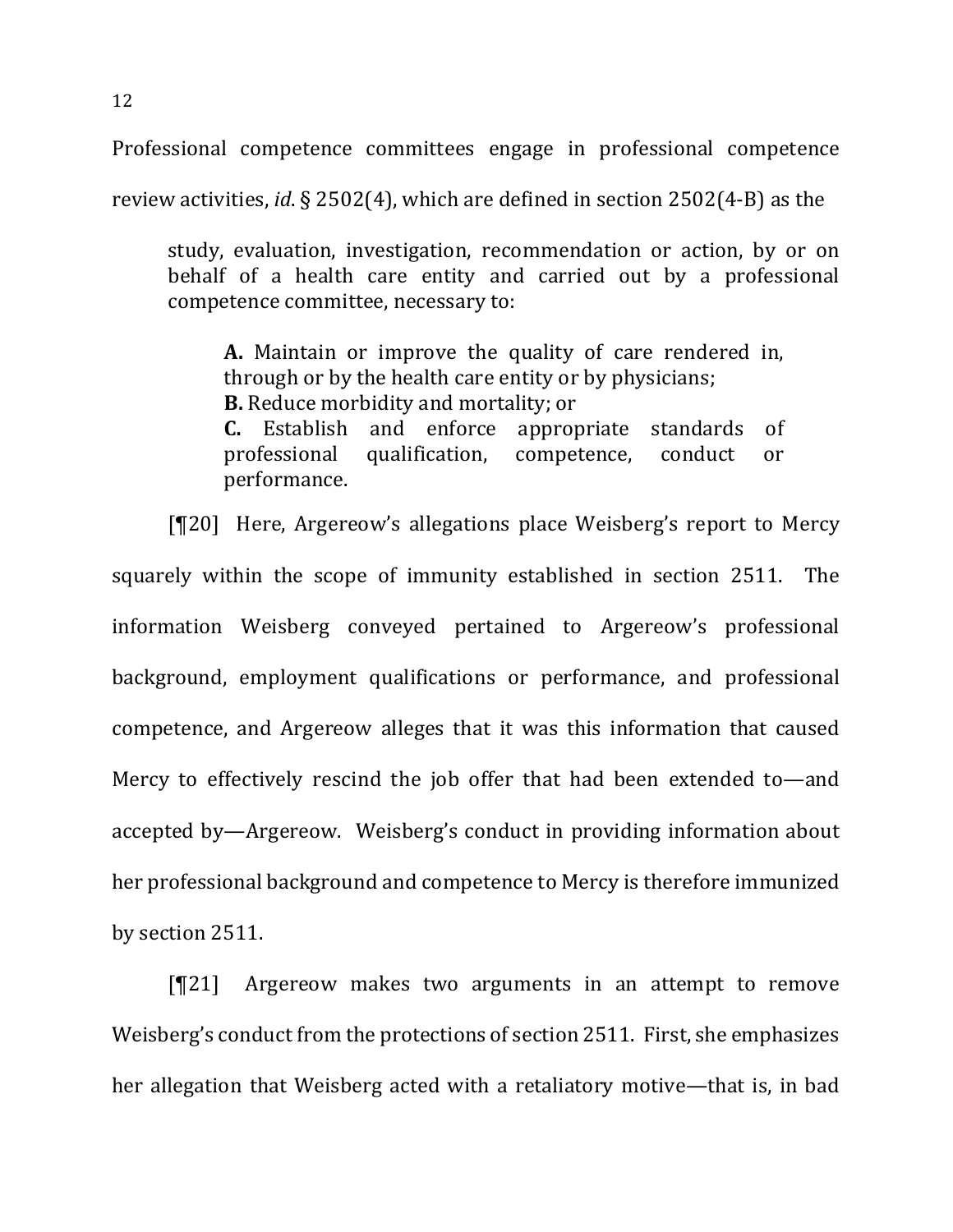faith—when he made the report about her professional competence and background to Mercy. We have held, however, that the presence of animus is irrelevant to the availability of physician immunity created by section 2511. *See Strong v. Brakeley*, 2016 ME 60,  $\P$  12, 137 A.3d 1007. In that case, we examined the Legislature's designation in section 2511 of the persons and entities that are entitled to the immunity created by that statute. *Id*. **¶ [6**, 9, 11. Based on the plain language of the statute, we concluded that the immunity provided by section 2511 to a physician is not conditioned on the absence of malice.<sup>8</sup> *Id.* 12. Rather, malicious intent precludes immunity only for persons who are not included within any of the groups of other qualified reporters enumerated in the statute after the phrase "[a]ny person acting without malice." *Id.*; 24 M.R.S. § 2511. Because "physicians" constitute one of those enumerated groups, immunity is not forfeited even when the otherwise protected conduct is accompanied by malice. Therefore, the immunity that section 2511 provides to Weisberg is not defeated or otherwise restricted by Argereow's allegation that he made the report about her professional competence and qualifications with a retaliatory motive.

<sup>&</sup>lt;sup>8</sup> To the extent that Argereow's complaint can be read to assert that Weisberg's privilege pursuant to section 2511 is "conditional," *Strong v. Brakeley* establishes that the assertion is wrong as a matter of law. 2016 ME 60,  $\P\P$  4-14, 137 A.3d 1007.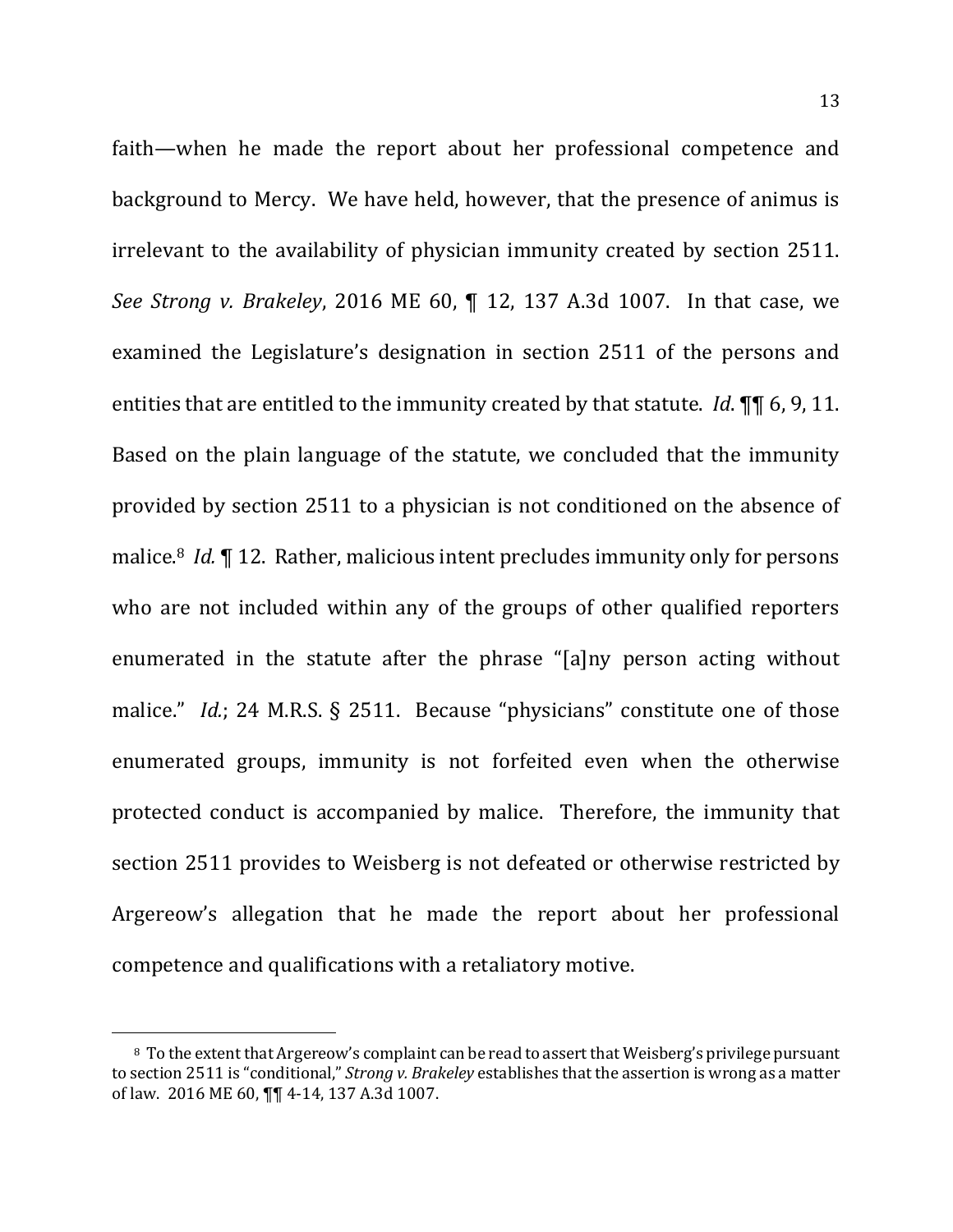[¶22] As a second argument to take her claims outside section 2511, Argereow contends that because Mercy had completed its process of approving her credentials before Weisberg called the hospital in early November, Weisberg's report was no longer protected. The protections created by section 2511 are not limited in that manner, however. Nothing in the statute restricts its application to a particular phase of the credentialing assessment.

[¶23] Further, as noted above, *see supra* ¶ 19, the professional competence committee that a hospital is required to create and maintain pursuant to section  $2503(3)(A)$  is charged with studying, evaluating, investigating, recommending, and acting on the hospital's legal responsibility to "*[m]aintain or improve* the quality of care rendered in, through or by the health care entity . . . " *Id*.  $\S$  2502(4-B)(A) (emphasis added). This makes clear that credentialing and assessing of the professional competence of a hospital's health care practitioners, which includes nurse practitioners such as Argereow, *see id.* § 2502(1-A), is an ongoing, open-ended endeavor. Even after the credentials of a prospective employee have been approved, the health care entity has a continuing legal duty to monitor and, when appropriate, to reassess that person's professional credentials.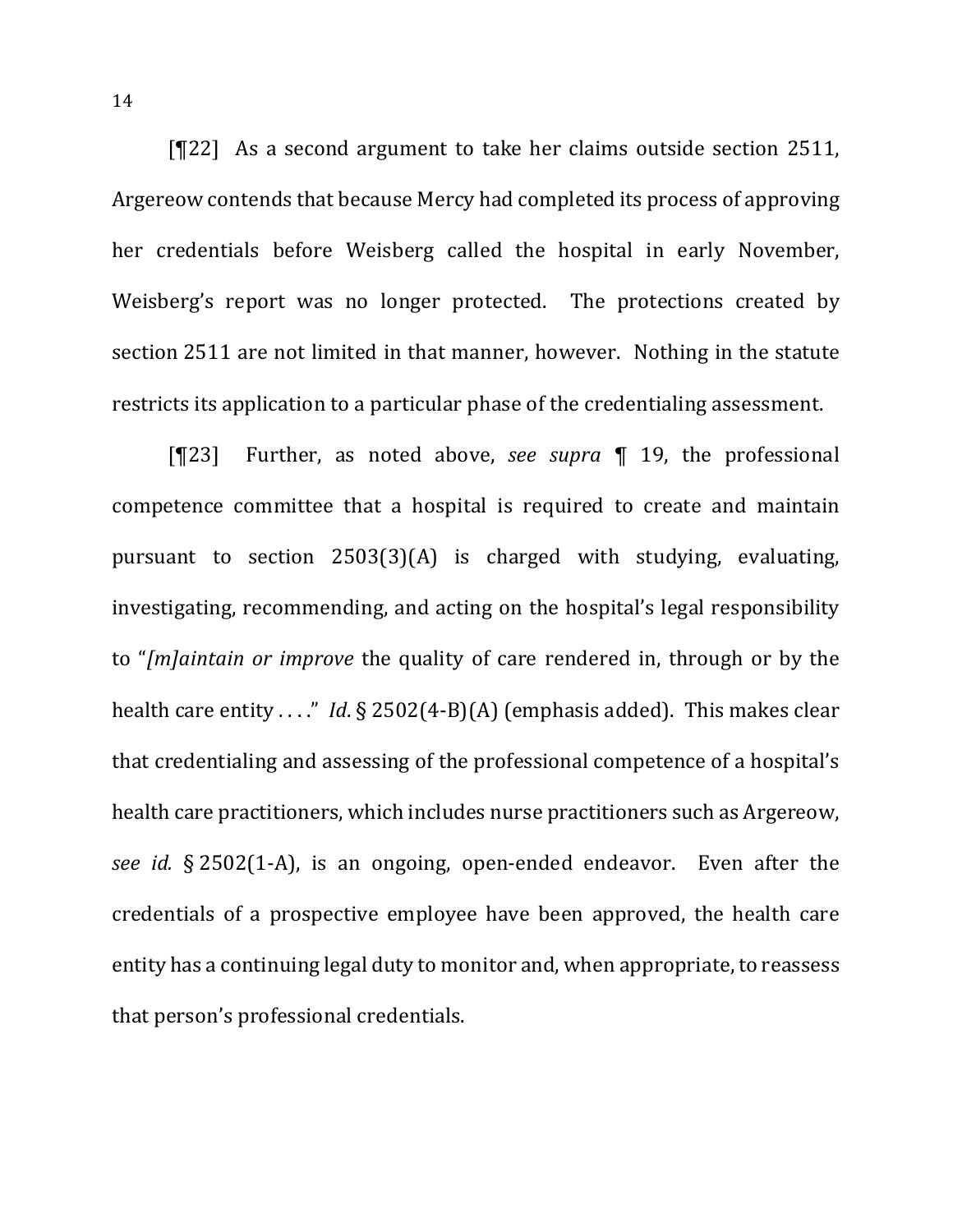[¶24] As we pointed out in *Strong*, section 2511 is intended to encourage reports and participation in the communication and assessment of medical competence. 2016 ME 60,  $\P$  14, 137 A.3d 1007. The immunity is therefore coextensive with a hospital's continuing responsibility—even as to health care professionals who are already in the hospital's employ—to monitor and act in furtherance of quality of care. Therefore, Argereow's allegation that "there were no remaining contingencies regarding her employment" at Mercy does not bear on Weisberg's statutory immunity.

[¶25] In summary, because Argereow alleges that Weisberg provided Mercy with a report about her professional background and competence and that Mercy determined it would not ultimately approve her credentialing application, Weisberg is entitled to immunity pursuant to section 2511. The court therefore correctly dismissed all claims against Weisberg because he is immune from civil liability.<sup>9</sup>

 $9$  Even if Weisberg were not statutorily immune from liability on Argereow's claim, as we discuss below, Argereow's allegations of the emotional distress resulting from Weisberg's conduct are not sufficient as a matter of law to state a claim for intentional infliction of emotional distress, *see infra* ¶ 27. Although the court rejected that analysis, its ultimate conclusion—that Argereow could not proceed on this count against Weisberg—was correct. See Town of Madawaska v. Cayer, 2014 ME 121, ¶ 17, 103 A.3d 547 (affirming the judgment "for reasons different from those stated by the trial court"). Further, for the reasons we have discussed, *see supra* n.5, Argereow's claim for defamation fails for reasons separate from Weisberg's immunity.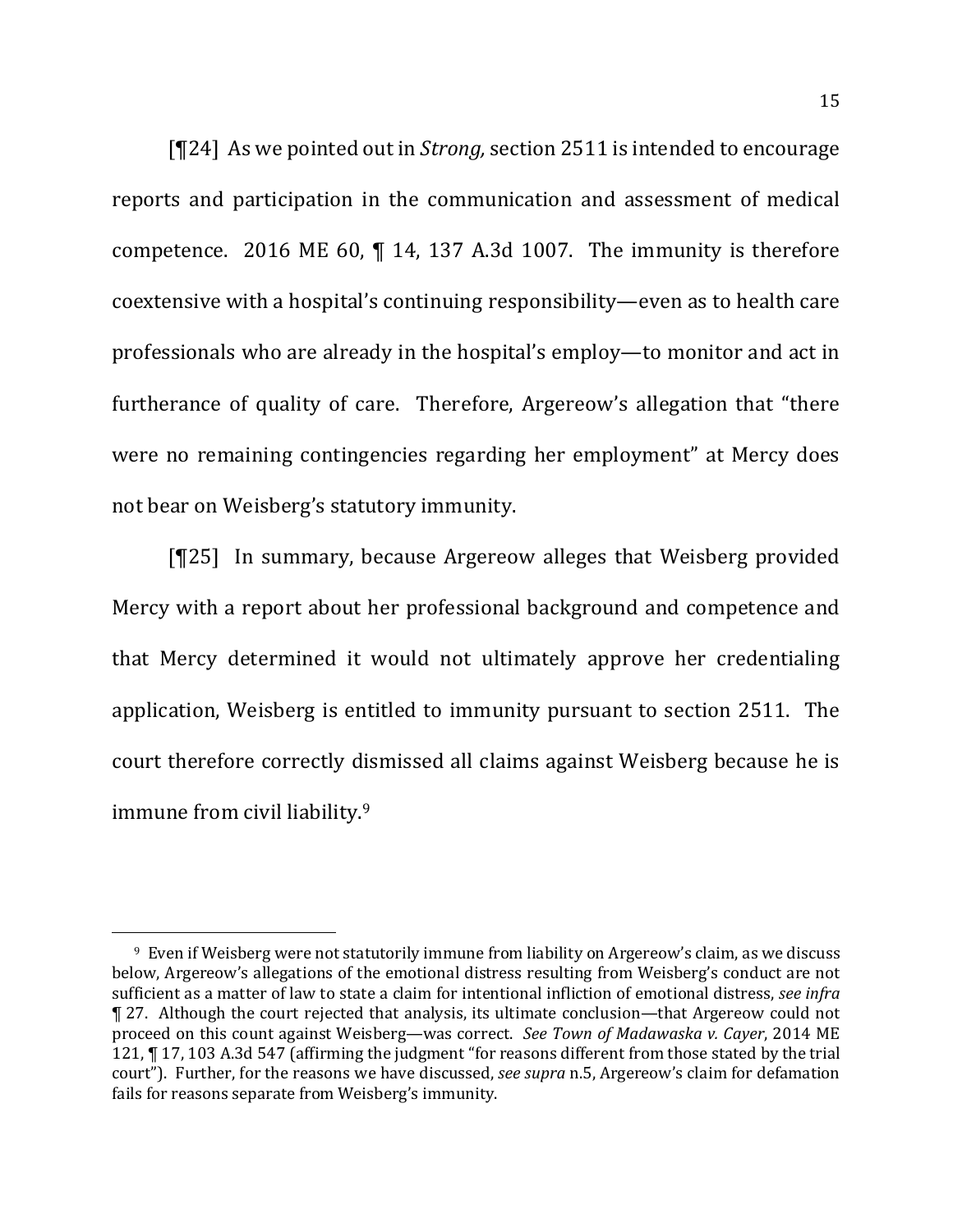# B. Claims Against Mercy Hospital

 $[T26]$  We next turn to Argereow's two claims against Mercy that she still seeks to pursue: intentional infliction of emotional distress and violation of the WPA. 

# 1. Intentional Infliction of Emotional Distress

 $[T27]$  The four elements of a claim for intentional infliction of emotional distress are that "(1) the defendant intentionally or recklessly inflicted severe emotional distress or was certain or substantially certain that such distress would result from her conduct; (2) the conduct was so extreme and outrageous as to exceed all possible bounds of decency and must be regarded as atrocious, utterly intolerable in a civilized community;  $(3)$  the actions of the defendant caused the plaintiff's emotional distress; and (4) the emotional distress suffered by the plaintiff was so severe that no reasonable person could be expected to endure it." *Curtis v. Porter*, 2001 ME 158, ¶ 10, 784 A.2d 18 (quotation marks omitted) (alteration omitted). The determination of whether the facts alleged are sufficient to establish that the defendant's conduct is "so extreme and outrageous to permit recovery" is a question of law for the court to decide. *Champagne v. Mid-Maine Med. Ctr.*, 1998 ME 87, ¶ 16, 711 A.2d 842 (quotation marks omitted).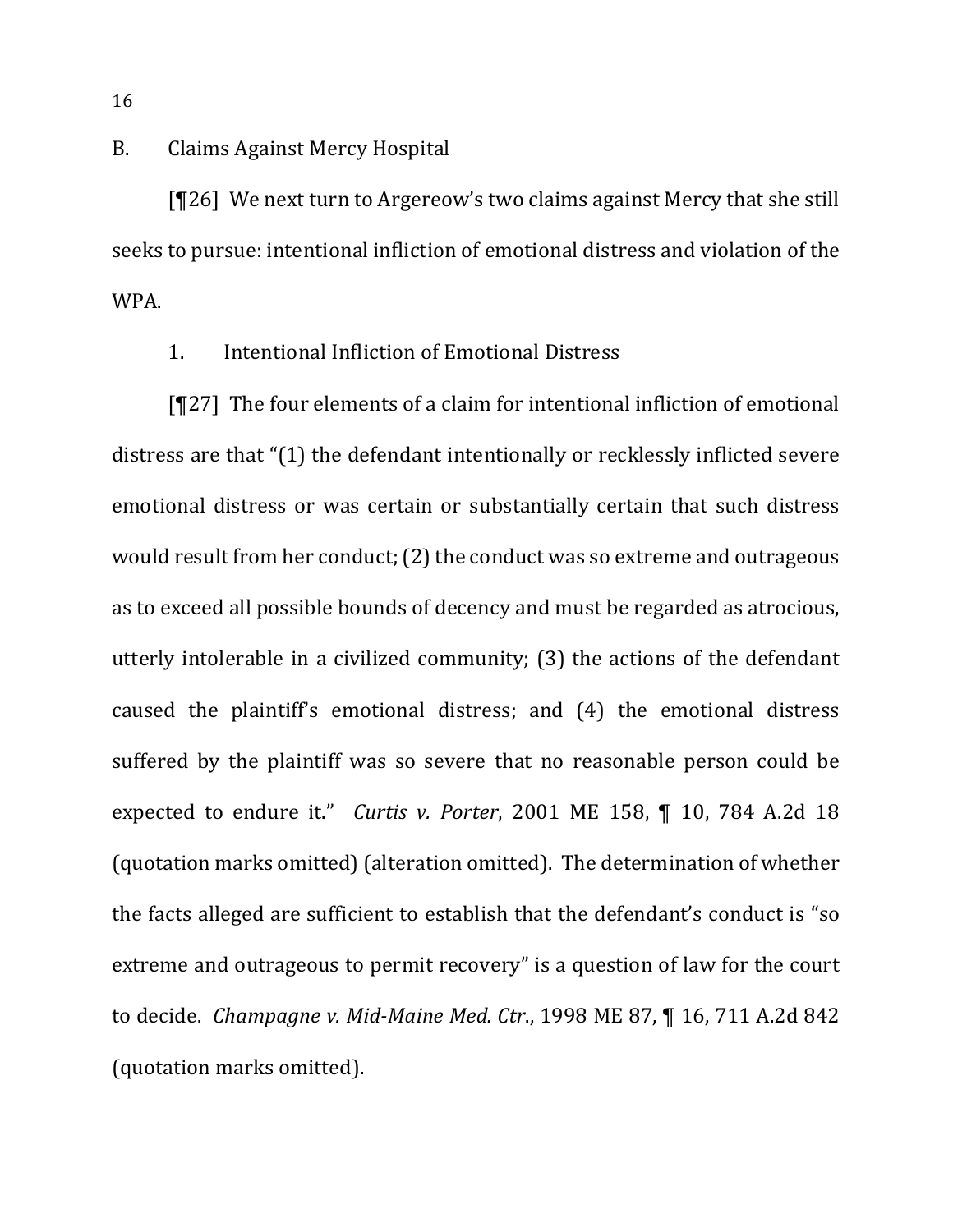[¶28] Here, Argereow alleges that Mercy acted on Weisberg's report concerning her professional qualifications and performance, where he suggested that she was professionally incompetent, by encouraging her to withdraw her employment application. As a matter of law, this falls short of the standard for actionable conduct necessary for a claim for intentional infliction of emotional distress. See Bratton v. McDonough, 2014 ME 64, ¶ 23, 91 A.3d 1050 (vacating judgment on an IIED claim, where the trial court had determined that the evidence did not show extreme and outrageous conduct by a landlord who "allowed a family with young children to live in a house that exposed the children to toxic levels of lead for several years" and did not relocate the family, despite being under a legal duty to do so, for four years after the State declared the house to be a lead hazard); *Rubin v. Matthews Int'l Corp.*, 503 A.2d 694, 700 (Me. 1986) (concluding that a complaint alleged "conduct upon which liability for intentional infliction of emotional distress may be predicated" where, in the context of a contractual relationship, the defendant repeatedly misrepresented that a monument had been shipped and would be delivered on time for a religiously significant event).

[¶29] Further, Argereow's allegations do not place her emotional distress, which takes the form of lost wages and a strained marriage that led to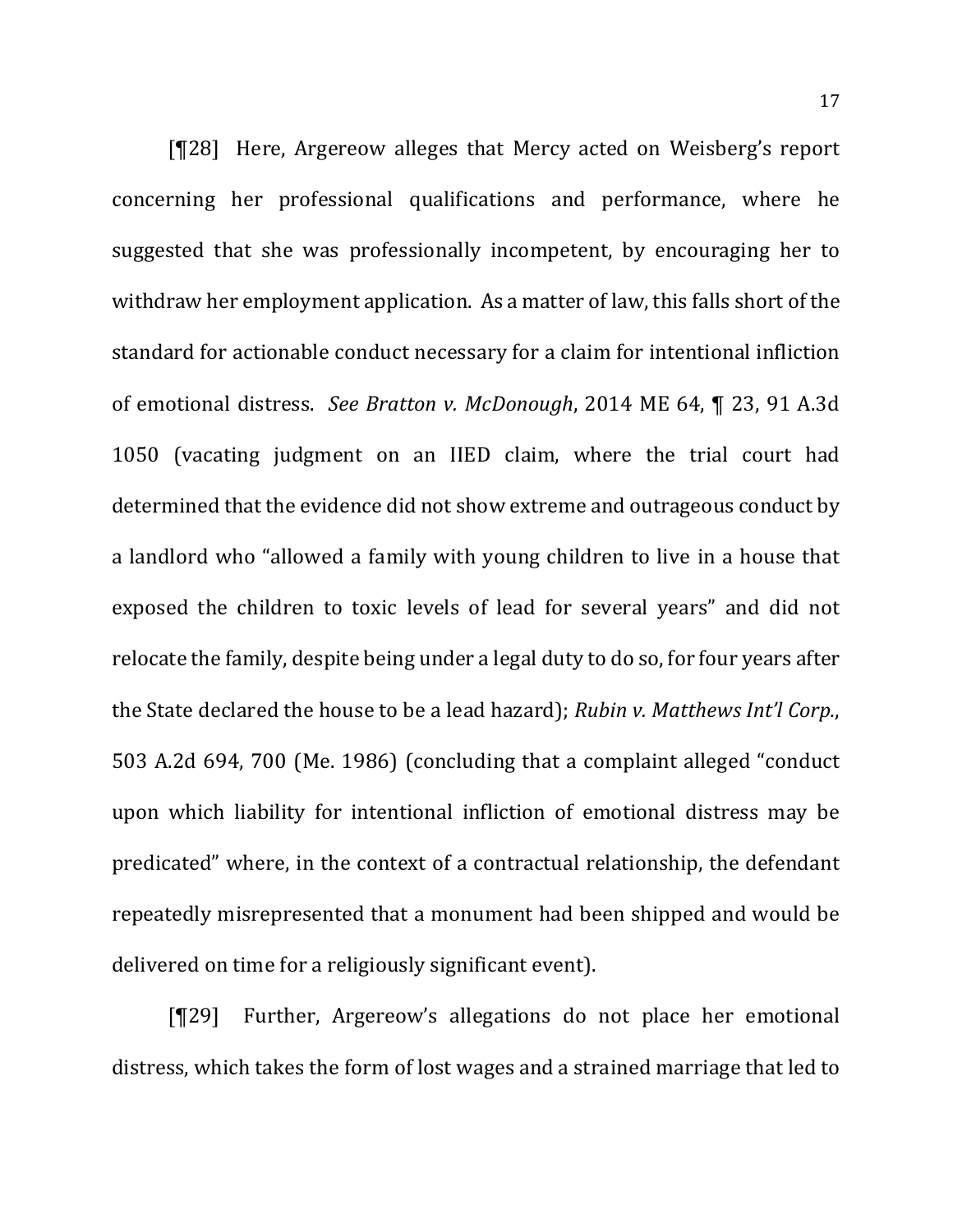counseling, at a level where it could be characterized as "so severe that no reasonable person could be expected to endure it." *Curtis*, 2001 ME 158, ¶ 10, 784 A.2d 18 (quotation marks omitted) (alteration omitted). Rather, her allegation is akin to the "general feelings of upset and defeat" that are insufficient to establish a claim for intentional infliction of emotional distress. *See Lougee Conservancy v. CitiMortgage, Inc.*, 2012 ME 103,  $\P\P$  4-8, 26, 48 A.3d 774; see also Lyman v. Huber, 2010 ME 139,  $\P\P$  19, 24-26, 10 A.3d 707 (stating that the "serious" emotional distress resulting from fifteen years of emotional abuse inflicted by a domestic partner is not sufficient for a claim for intentional infliction of emotional distress).

[¶30] Because Argereow's allegations fell short of meeting the pleading requirements for two elements of the claim for intentional infliction of emotional distress, the court correctly dismissed that count.<sup>10</sup>

<sup>&</sup>lt;sup>10</sup> Argereow also argues that Mercy's conduct in "aid[ing] and abett[ing] Weisberg's retaliation against Argereow" is sufficient for a claim against Mercy for intentional infliction of emotional distress. As the theory of joint tortfeasor liability applies here, however, the claim is predicated on "harm resulting to a third person from the tortious conduct of another" if one "does a tortious act in concert with the other or pursuant to a common design with him." Restatement (Second) of Torts § 876 (Am. Law. Inst. 1979). As explained above, *see supra* ¶¶ 6-8, Argereow has not alleged in her complaint any conduct by Mercy that was in concert with Weisberg.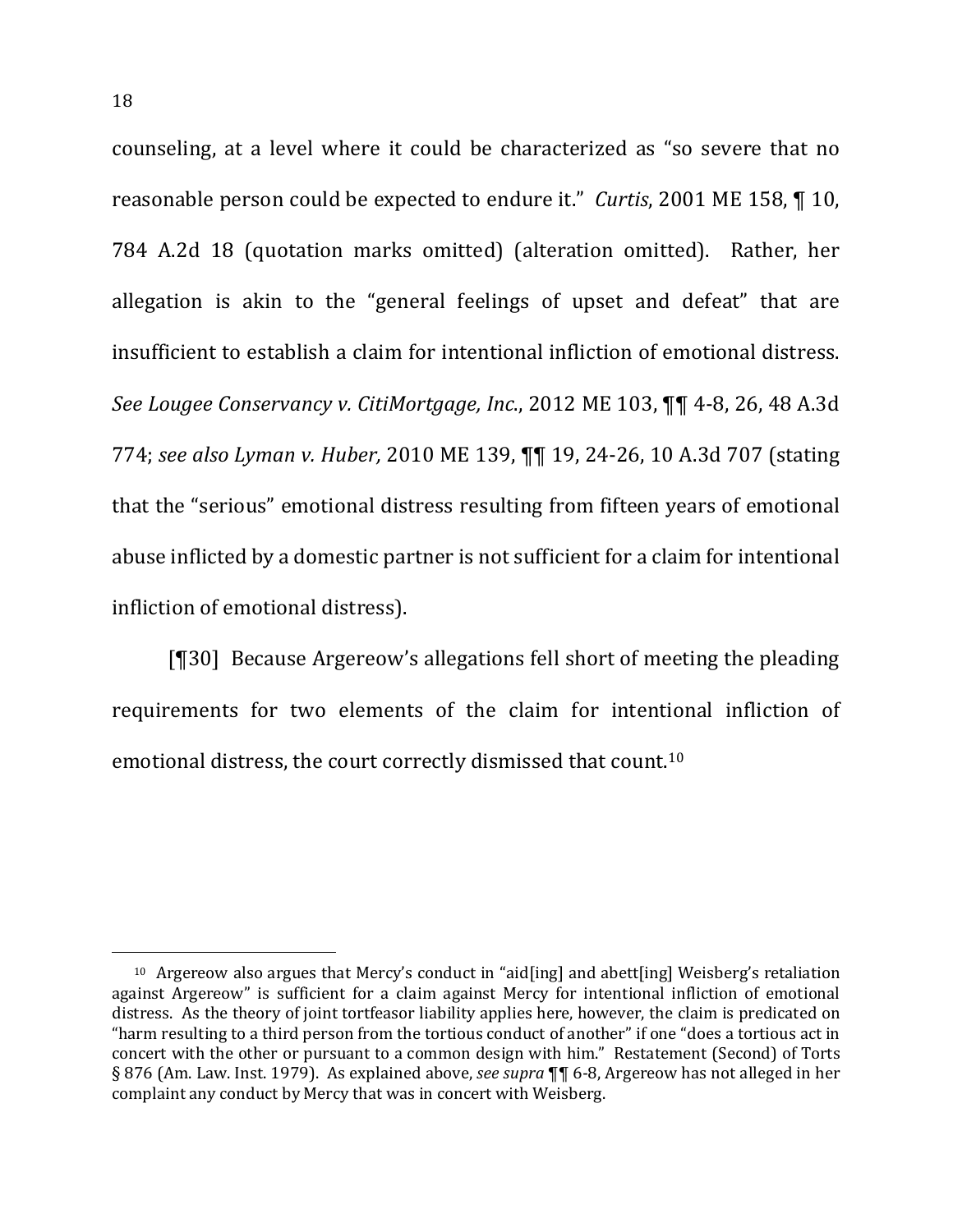## 2. Whistleblower Retaliation

[¶31] Argereow's second amended complaint included a claim against Weisberg and Mercy for violation of the Whistleblower Protection Act and the Maine Human Rights Act, 5 M.R.S. §§ 4553(10)(D), 4572(1)(A) (2017).<sup>11</sup> Mercy moved to dismiss all of Argereow's claims against it, including the WPA claim, asserting that it is immune from liability pursuant to section 2511 and, alternatively, that its alleged conduct did not violate the WPA. In her opposition to Mercy's motion to dismiss the WPA claim, Argereow addressed only the issue of Mercy's immunity.

[¶32] In its order granting Mercy's motion to dismiss, the court stated that it was unable to determine definitively that Mercy was entitled to immunity but agreed with Mercy's alternative argument—the one that Argereow did not address in her opposition to Mercy's motion—and concluded that Argereow's WPA claim against Mercy failed to state a basis for relief. Although Argereow contends here that the court erred by dismissing her WPA claim, she did not preserve a challenge to the ground on which the court dismissed that claim, and it is therefore waived. See *Homeward Residential, Inc.* 

l

<sup>&</sup>lt;sup>11</sup> Argereow has made clear that she is not asserting that Mercy is liable for a violation of the WPA on any theory other than "aid[ing] and abet[ing]" Weisberg's own alleged violation of the WPA.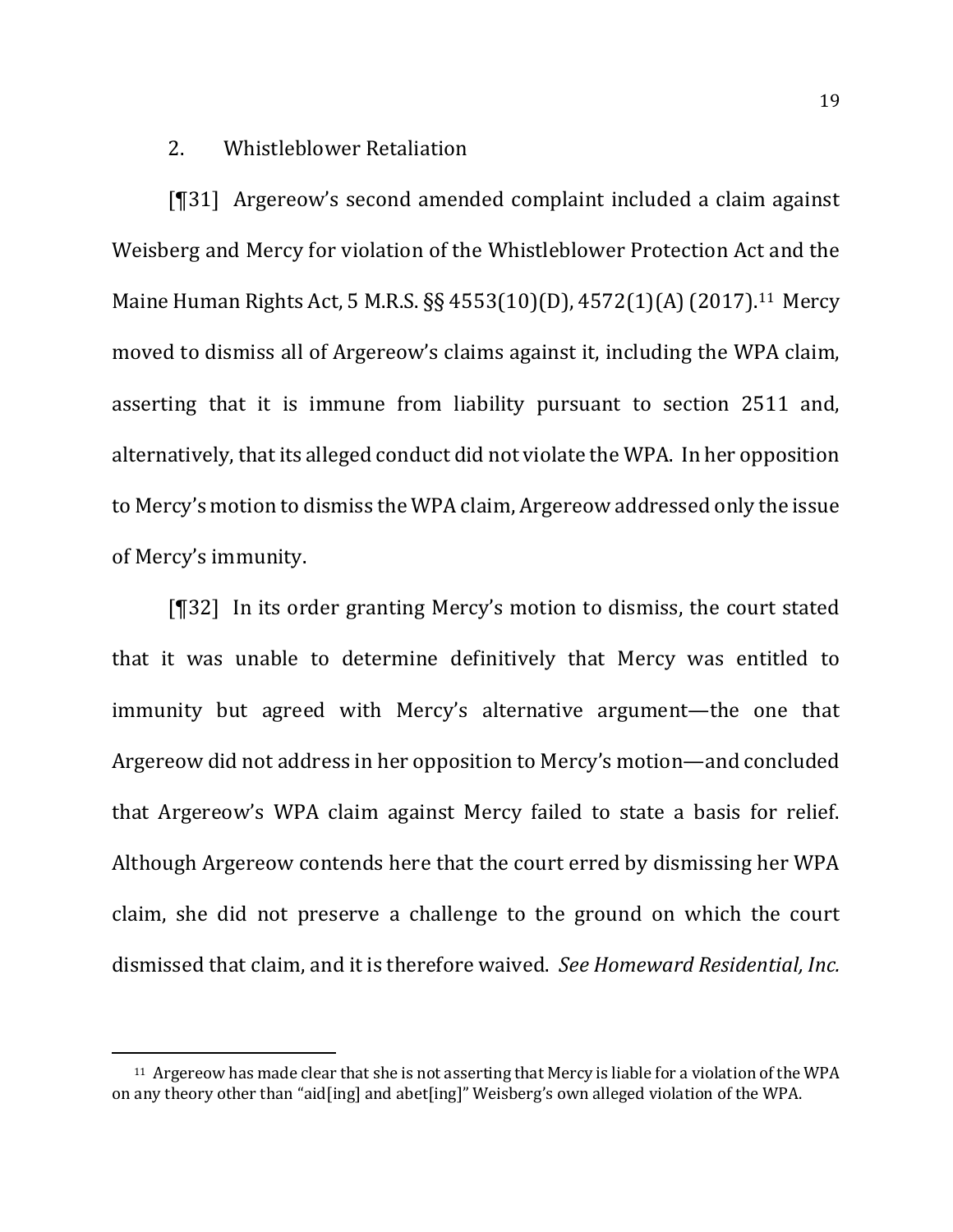*v. Gregor*, 2017 ME 128, ¶ 9, 165 A.3d 357 (stating that an issue is waived for appeal if it was not timely presented in the trial court); Alexander, *Maine Appellate Practice* § 402(a) at 311 (5th ed. 2018) ("The Law Court will not reach an issue  $\ldots$  if the issue is raised for the first time on appeal.").

The entry is:

Judgment dismissing the claims against Verne M. Weisberg, M.D. for defamation, slander per se, and negligent infliction of emotional distress corrected as dismissals with prejudice. As corrected, judgment affirmed.

JABAR, J., with whom ALEXANDER, J., joins, dissenting.

 $[$ [33] We respectfully dissent because, at this motion-to-dismiss stage of the proceedings, with all favorable inferences given to Argereow, the pleadings do not affirmatively establish that Weisberg is entitled to the immunity provided by section 2511. Immunity under section 2511 is an affirmative defense that physicians are "eligible" for, therefore, Weisberg has the burden of proving that his actions are within the statute in order to be afforded immunity. *See Strong v*. *Brakeley*, 2016 ME 60, ¶¶ 6-9, 137 A.3d 1007; *Lalonde v*. *Cent*. *Me*. *Med. Ctr.*, 2017 ME 22,  $\P$  11, 155 A.3d 426. Consistent with the method by which other affirmative defenses are reviewed at the motion-to-dismiss stage of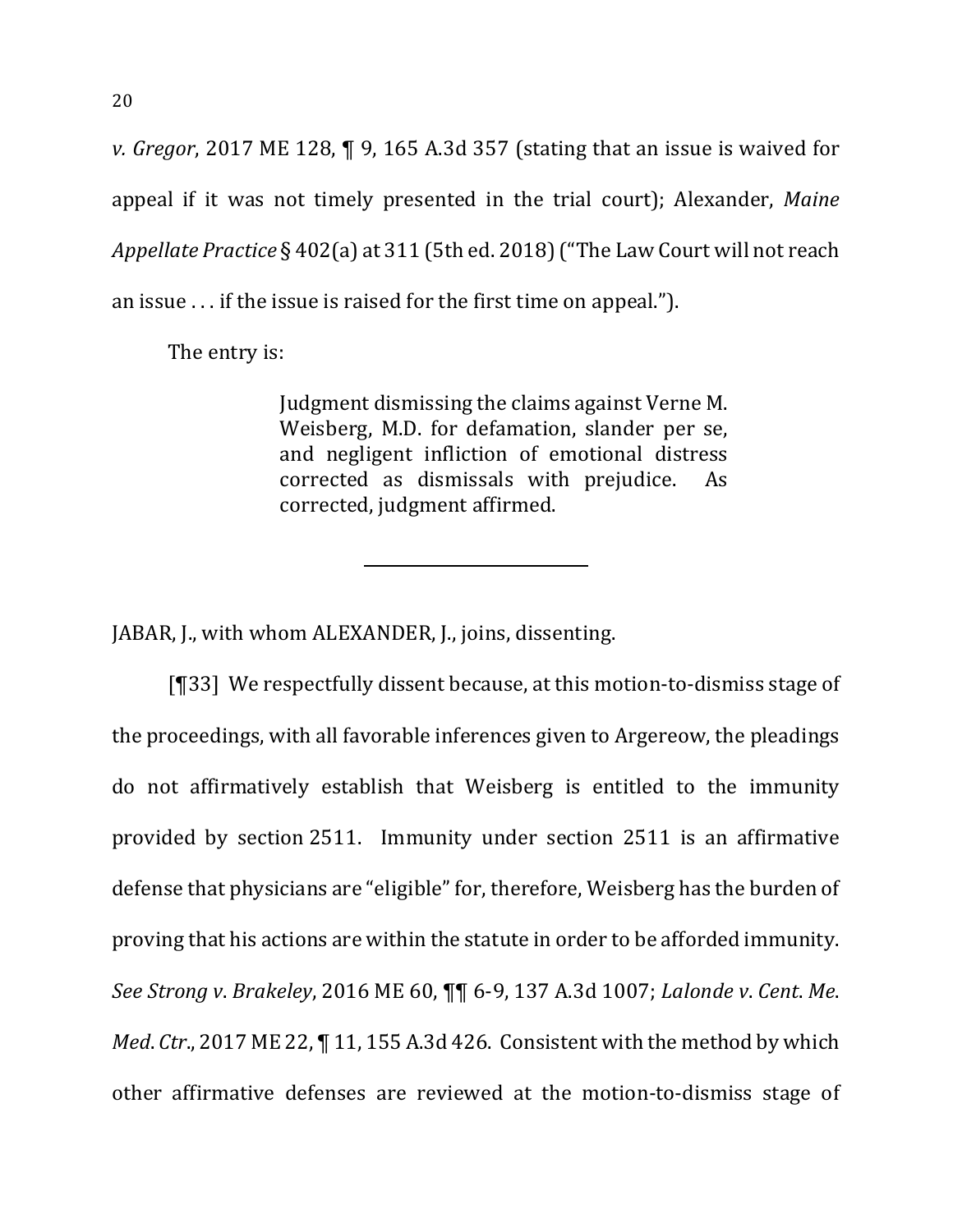proceedings, it must be clear on the face of the complaint that the cause of action is barred by the immunity statute. See Jackson v. Borkowski, 627 A.2d 1010, 1013 (Me. 1993) (statute of limitations); *Danforth v. Gottardi*, 667 A.2d 847, 848 (Me. 1995) (governmental immunity under the Maine Tort Claims Act); *Shaw v*. *S*. *Aroostook Cmty*. *Sch*. *Dist*., 683 A.2d 502, 504 (Me. 1996) (immunity under the Workers' Compensation Act).

[ $[$ ][34] When a complaint is dismissed on a M.R. Civ. P. 12(b)(6) motion, we review it de novo, in the light most favorable to the plaintiff, and give no deference to the trial court. See Bog Lake Co. v. Town of Northfield, 2008 ME 37, ¶ 6, 942 A.2d 700. At this stage of the proceedings, it is premature to conclude that Weisberg's claim of immunity has been clearly established within the four corners of Argereow's complaint. In *Strong*, we determined that two physicians were entitled to immunity under section 2511, but this was done on a motion for summary judgment after the trial court denied the physician's motion to dismiss based on a claim of immunity pursuant to section 2511 and ordered the parties to proceed to discovery on the limited issue of immunity. See Strong, 2016 ME 60,  $\P\P$  3, 14, 137 A.3d 1007. Because we believe that the Superior Court should do the same here, we respectfully dissent.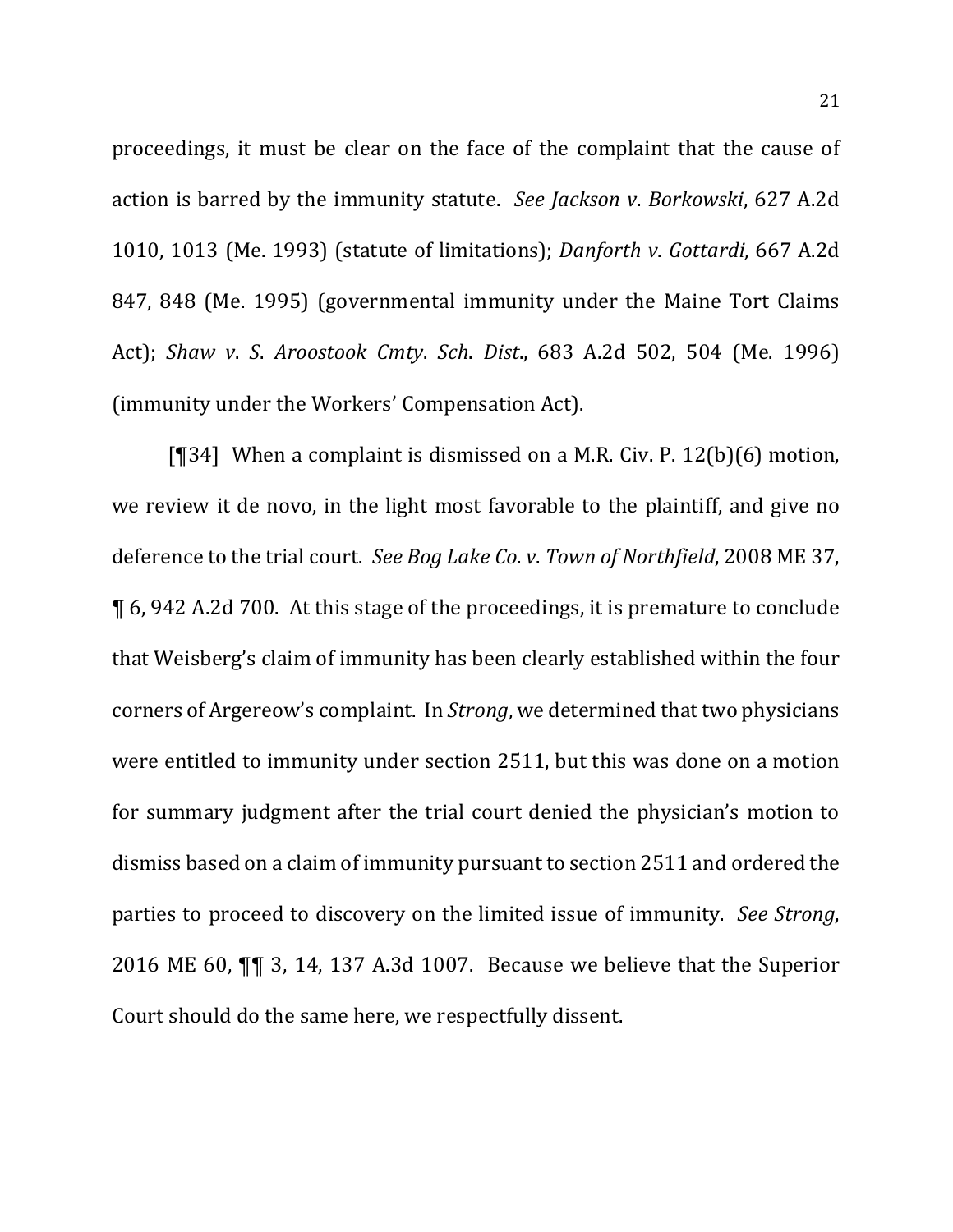A. Immunity under Section 2511 of the Maine Health Security Act

[ $[$ ] The Court holds that Weisberg is entitled to immunity pursuant to section 2511 because the pleadings establish that Weisberg "provided Mercy" with a report about her professional background and competence." Court's Opinion  $\P$  25. The Court refers to the information supplied by Weisberg as information normally associated with credentialing, and states that "immunity" is ... coextensive with a hospital's continuing responsibility ... to monitor and act in furtherance of quality care." Court's Opinion  $\P$  24. By bootstrapping the content of the information to the hospital's continuing duty to monitor the quality of care, the Court characterizes Weisberg's actions as falling within the peer review privilege. However, the Court fails to consider the context in which the information was supplied to the hospital representative by Weisberg. Courts should not merely consider the content of information when deciding whether a physician is entitled to immunity under section 2511. Such a narrow focus overlooks the way in which the information was produced, the purpose for which the information was produced, and to whom the information was directed. *See Bd*. *of Registration in Med*. *v*. *Hallmark Health Corp*., 910 N.E.2d 898, 907 (Mass. 2009) (holding that courts must look to the "way in which a document was created and the purpose for which it was used, not  $\dots$  its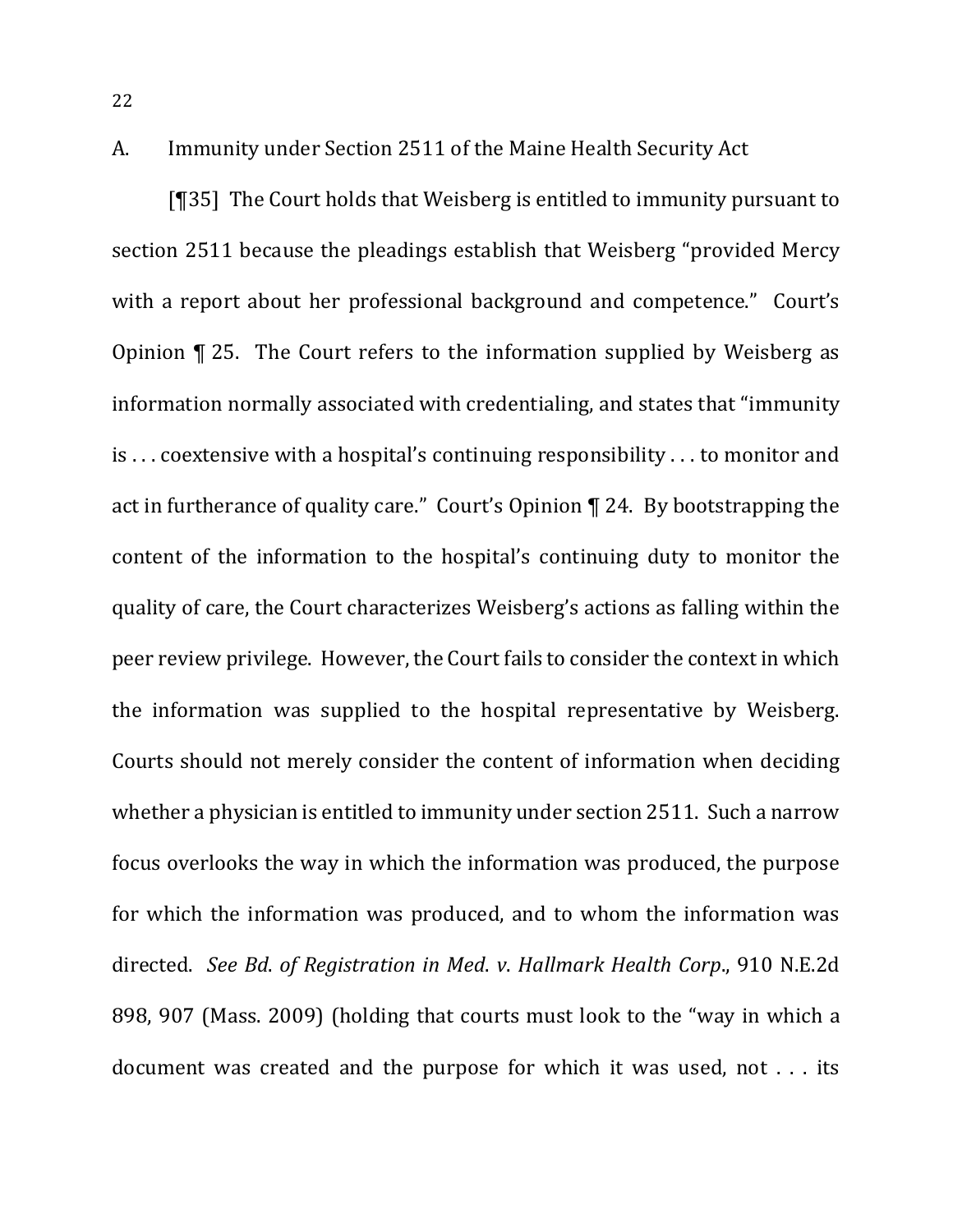content."). The Court's decision expands the scope of immunity to include any information supplied to any representative of a hospital by a physician. This is not the intended scope of the immunity provided by section 2511. Rather, the immunity is intended to apply to information supplied by a qualifying reporter to an appropriate authority during a legitimate peer review process.

 $[$ [[36] The legislative history of section 2511 reveals that context is critical in evaluating whether a physician's comments are entitled to immunity. In 1975 the Legislature responded to escalating medical malpractice insurance rates in Maine by creating the Commission to Revise the Laws Relating to Medical and Hospital Malpractice Insurance, more commonly referred to as the Pomeroy Commission. L.D. 727, Statement of Fact (108th Legis. 1977). As a result of the Commission's findings and recommendations, the Maine Health Security Act (MHSA) was enacted. P.L. 1977, ch. 492 (effective Oct. 24, 1977). Discussing the then-proposed legislation, the Pomeroy Commission's findings and recommendations briefly touched on section 2511:

The doctors of Maine are justly proud of their self- discipline in terms of organized quality control. Their efforts will be strengthened, and the public reassured by the enactment of sections 2503 through 2507 which make a minimal level of peer review a legal duty for hospital medical staffs and for medical societies. These sections also substantially broaden the existing law on reporting incompetence or negligence *to the appropriate licensing authority*.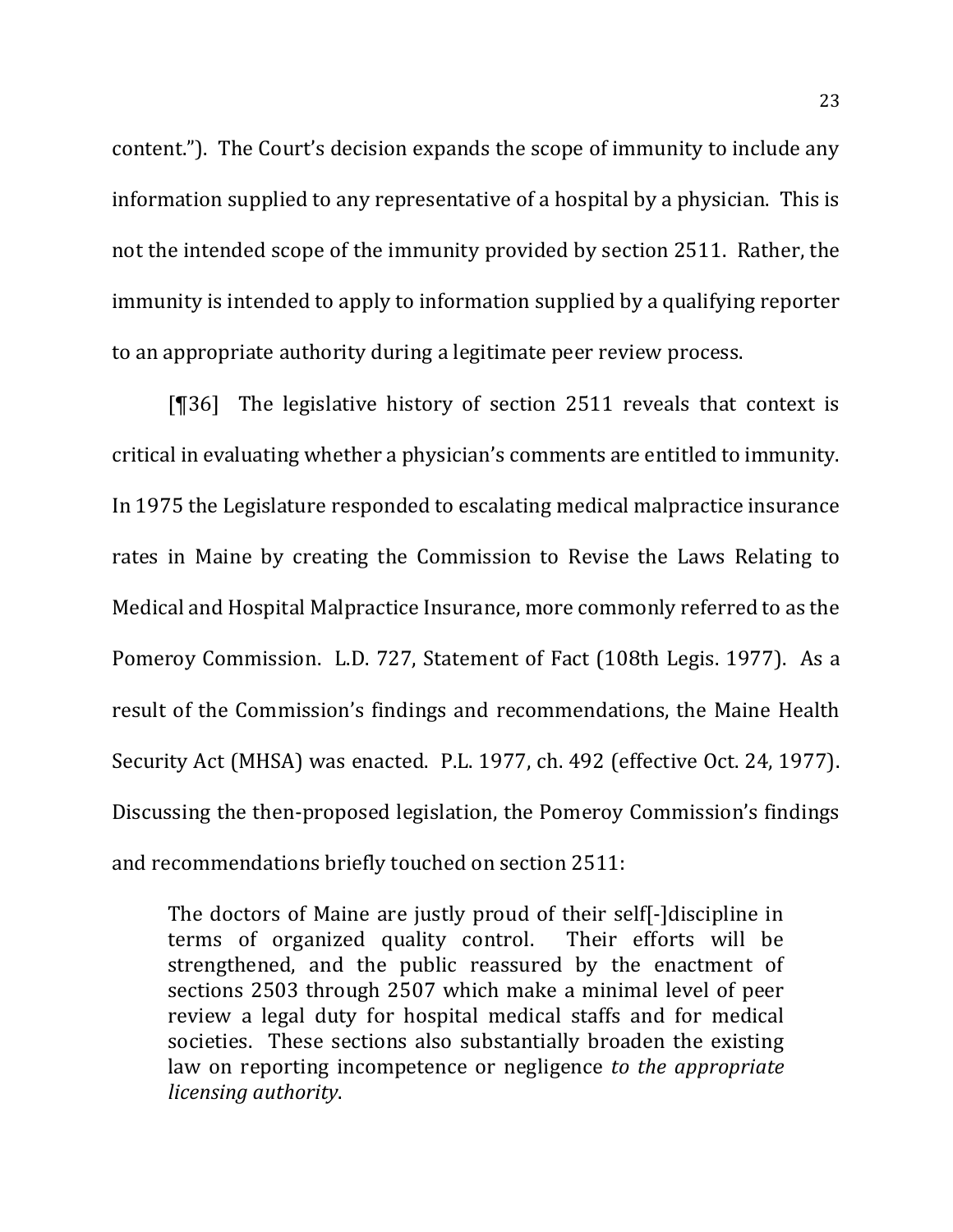Commission to Revise the Laws Relating to Medical and Hospital Malpractice Insurance, Report to the 108th Legislature, at xx (Jan. 25, 1977) (emphasis added). 

[¶37] In 1985 the Legislature amended section 2511 in "An Act to Clarify the Law Regarding Peer Review Immunity Under the Maine Health Security Act." P.L. 1985, ch. 193,  $\S$  2511. The purpose of the amendment was "to clarify existing law and fulfill the original legislative intent that all those *participating in good faith in legitimate peer review activities are entitled to immunity.*" L.D. 1107, Statement of Fact (112th Legis. 1985) (emphasis added). Although malice is irrelevant for purposes of affording immunity to a physician under section 2511, *see Strong*, 2016 ME 60,  $\P$  12, 137 A.3d 1007, the context in which a physician makes statements and then later seeks shelter under section 2511 is not. As this legislative history demonstrates, a physician must be participating in a *legitimate* peer review activity with an *appropriate* authority.<sup>12</sup> Case law from other states concerning the peer review privilege support that notion as well.

<sup>&</sup>lt;sup>12</sup> When the MHSA was first enacted, the only authority that could receive protected reports was the Board of Registration in Medicine or the Board of Osteopathic Examination and Registration. P.L. 1977, ch. 492, §§ 2502, 2511 (effective Oct. 24, 1977). In 1985 the Legislature amended the statute to protect reports to certain committees that were organized for the purpose of identifying and treating physicians impaired by misuse of alcohol or drugs, or by physical or mental infirmity. P.L.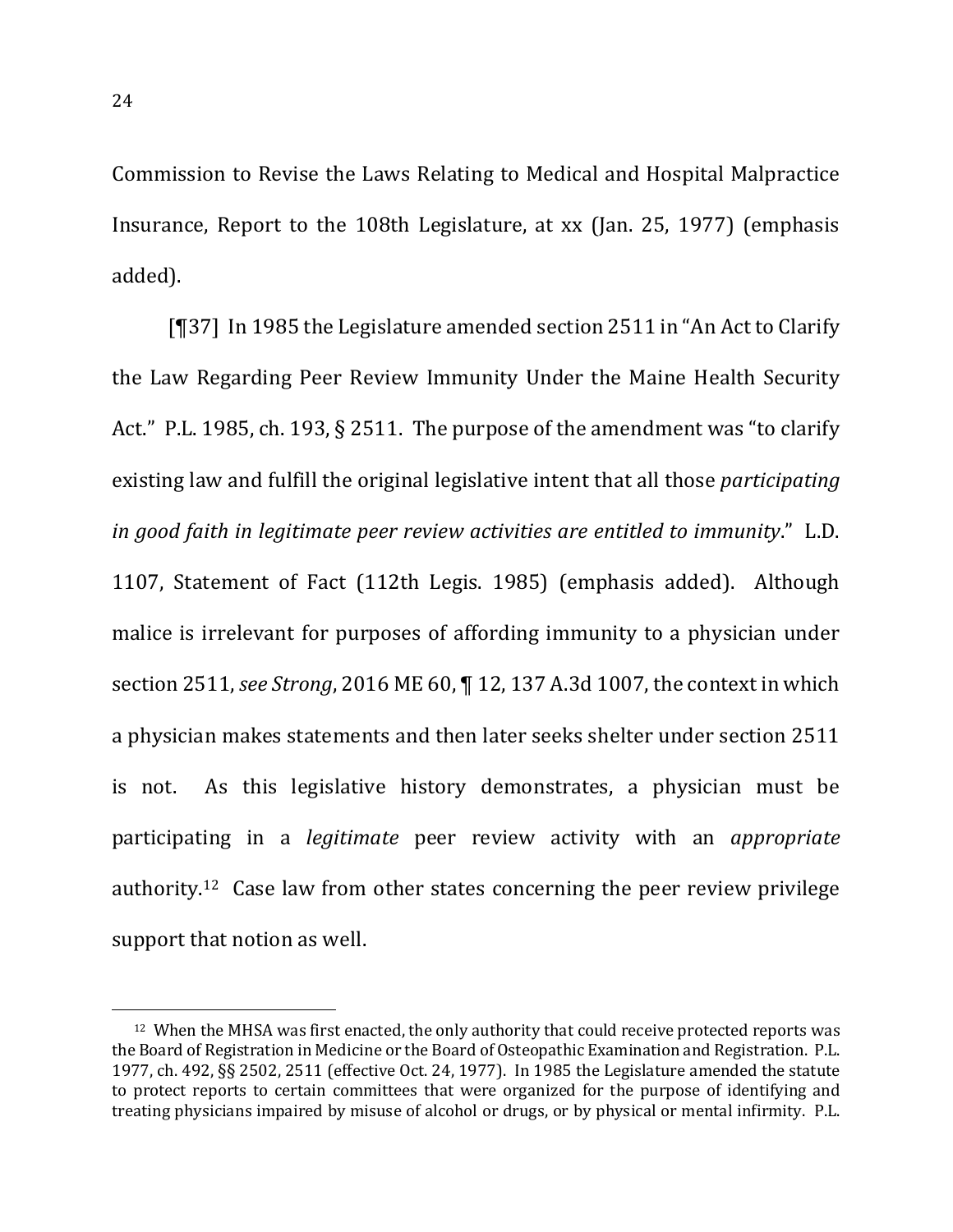[¶38] Almost all of the fifty states have some form of medical peer review privilege. Some courts have differentiated between conversations and documents arising in the course of ordinary business operations as opposed to conversations associated with peer review proceedings. The United States District Court for the District of Vermont explained the importance of context in determining whether the privilege applies: "Because the dividing line between peer review and normal business operations can be unclear, courts generally apply the peer review privilege only when the formalities of a peer review process are clearly apparent." Robinson v. Springfield Hosp., No. 1:09-CV-75, 2010 U.S. Dist. LEXIS 10160, at \*5 (D. Vt. Feb. 5, 2010) (requiring disclosure in a discovery dispute, the Vermont court declined to find that two meetings involving a physician's assistant were part of a "formal peer" review process," and instead characterized the meetings as "in the course of ordinary business operations."); *see also Prouty v. Sw. Vt. Med. Ctr.*, No. 89-2-13, 2013 Vt. Super. LEXIS 64, at  $*5-7$  (Vt. Super. Ct. Oct. 26, 2013) (considering the discoverability of documents, the court ruled that defendant's "blanket assertion of [peer review] privilege" did not state a valid claim for the privilege

<sup>1985,</sup> ch. 185,  $\S$ § 2502(4-A), 2511 (effective May 20, 1985). Eventually, the Legislature added the language we now have to protect reporting to any board, authority, or committee. See 24 M.R.S. § 2511.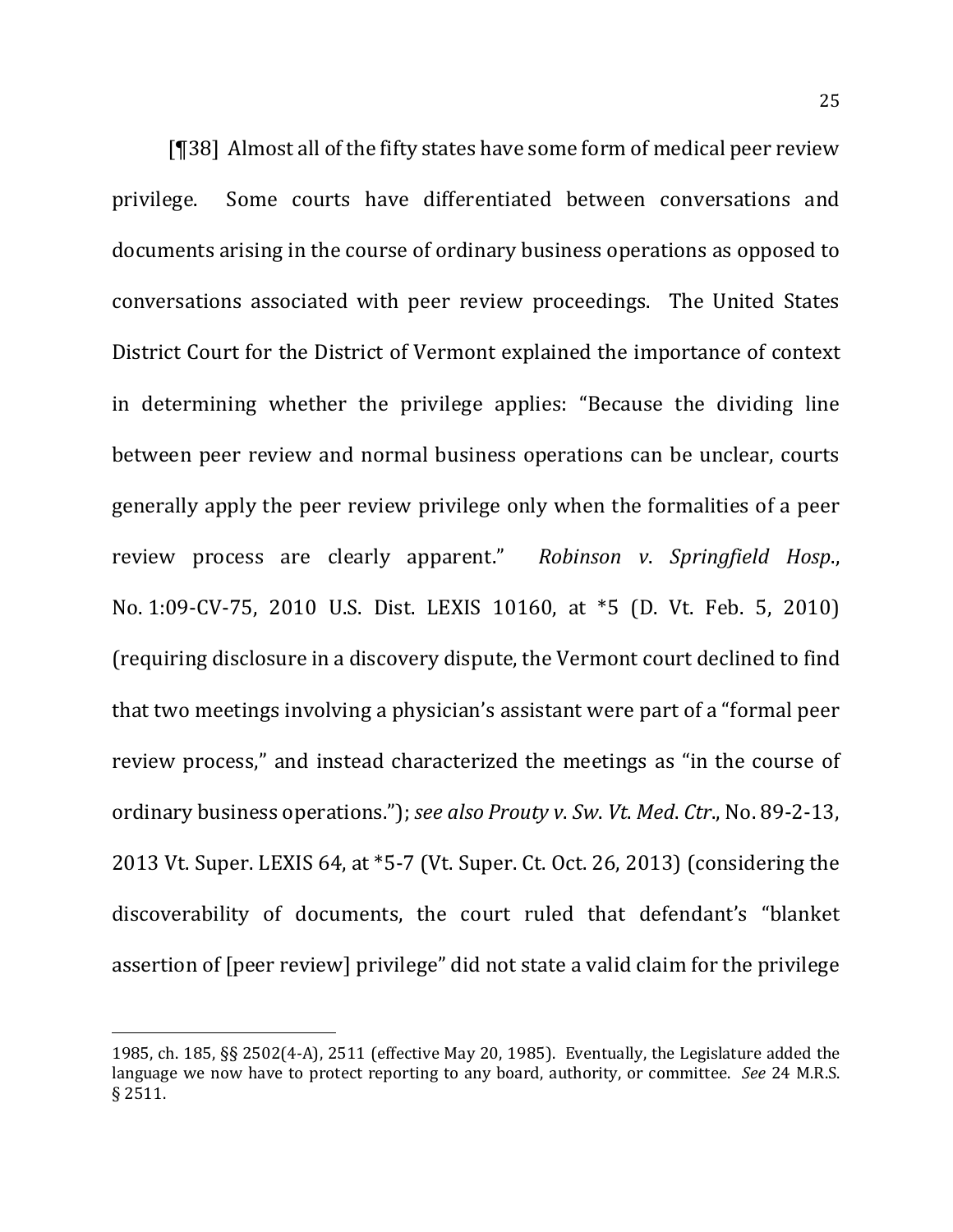because "the party invoking a privilege must show the privilege applies. Defendant cannot exclude all information considered by a peer review committee. Instead, Defendant *may only refuse to disclose material that Defendant shows was created as a part of a formal peer review process*." (emphasis added) (citations omitted)).

[¶39] The Massachusetts Supreme Judicial Court dealt with a similar problem involving a document prepared by an established peer committee that was claimed to be privileged in a privilege log, and therefore not subject to discovery requests. See Bd. of Registration in Med. v. Hallmark Health Corp., 910 N.E.2d 898, 907 (Mass. 2009) (remanding "for an individualized consideration whether each of the documents listed on [the] privilege log is protected by [the peer review statute].  $\ldots$ . The Massachusetts Supreme Judicial Court held that merely labeling records as privileged is insufficient. *Id.* at 906-07. Instead, the court must look to the "way in which a document was created and the purpose for which it was used, not . . . its content." *Id.* at 907 (quotation marks omitted). In all of these cases it is apparent that the context in which statements are made, or a document produced, makes a difference in evaluating an assertion of immunity.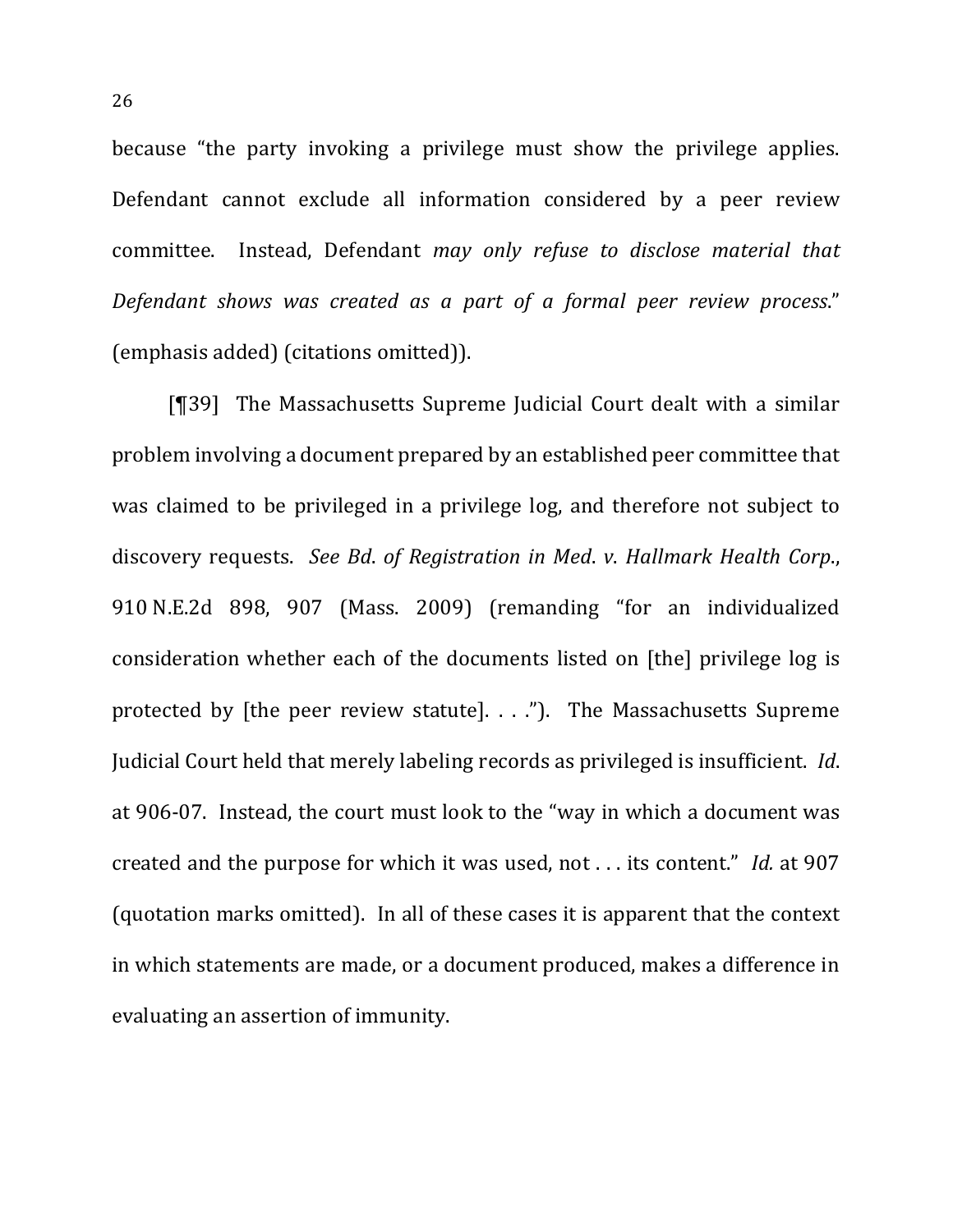$[$ [40] As we have noted before in the context of immunity under the Maine Tort Claims Act, "[t]he review of a claimed exception to governmental immunity often requires, as it does here, a close examination of the individual facts of the case." *Bussell v. City of Portland*, 1999 ME 103, ¶ 2, 731 A.2d 862. For that reason, we suggested in *Bussell* that "parties should be sparing in their use of Rule  $12(b)(6)$  to test the sufficiency of a complaint when resolution of the motion requires analysis of a claimed exception to governmental immunity." *Id.* at 862-63. The same is true of immunity under section 2511, given the need to identify the context of the statements to ensure that they fall within the purview of section 2511. See generally Cunningham v. Haza, 538 A.2d 265, 267 (Me. 1988) (vacating the Superior Court's dismissal of a complaint on a  $12(b)(6)$  motion, finding plaintiff's complaint legally sufficient and defendant's affirmative defense needing further factual development); *Danforth*, 667 A.2d 847, 847-48 (Me. 1995) (vacating the Superior Court's dismissal of a complaint on a  $12(b)(6)$  motion claiming governmental immunity); *Shaw*, 683 A.2d 502, 504 (Me. 1996) (vacating a trial court's "premature" dismissal of a complaint on a  $12(b)(6)$  motion claiming immunity under Workers' Compensation Act).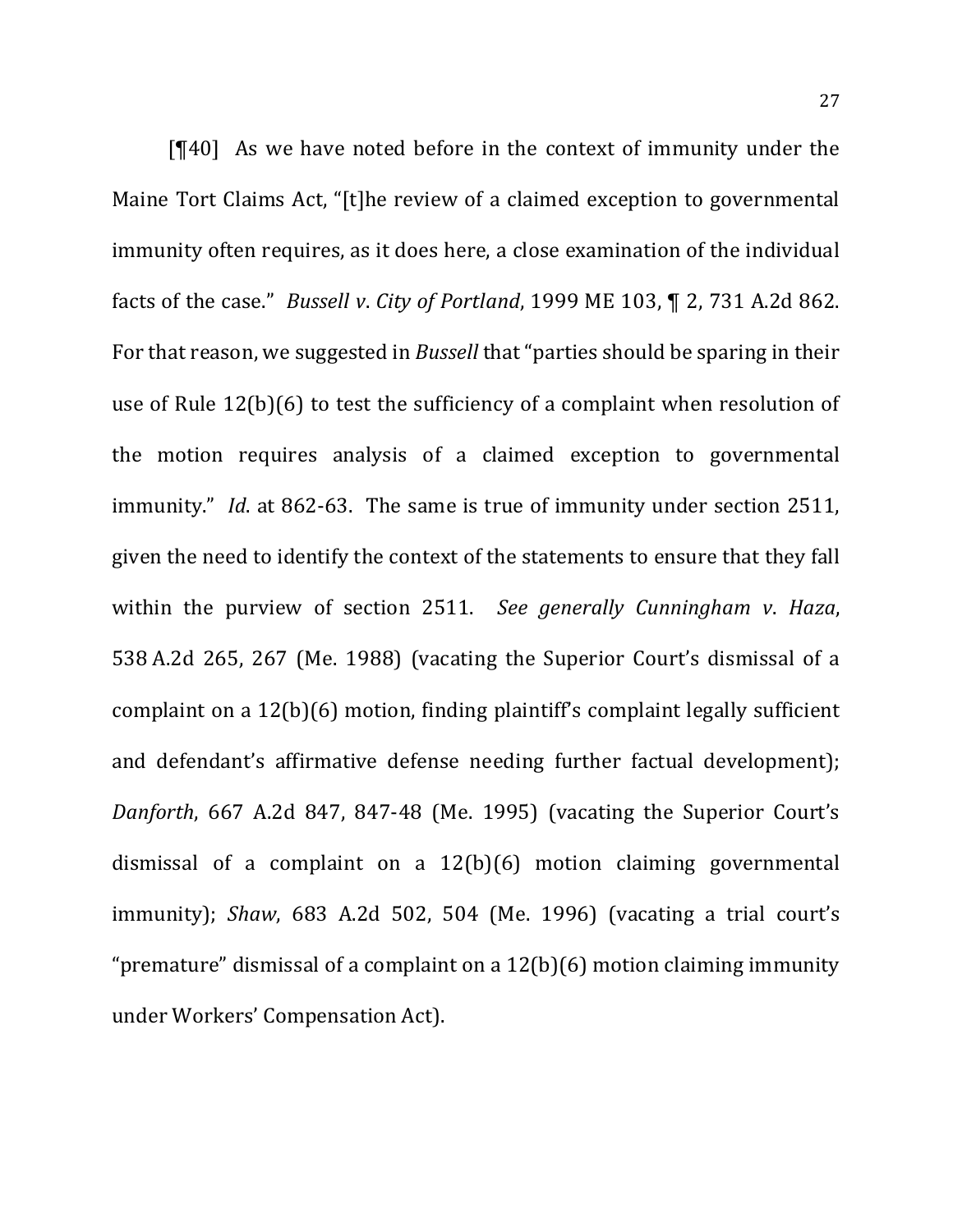$[T41]$  In this case, we are addressing the pleadings without any context of Weisberg's allegedly defamatory statements, context typically obtained through discovery. Simply because Weisberg is a physician commenting on another's qualifications does not necessarily bring the immunity statute into play. The Court's overbroad interpretation of section 2511 is being applied prematurely, without any consideration of the context in which the alleged defamatory statements about Argereow were made by Weisberg to representatives of Mercy Hospital. As we stated in *Strong*, "[i]n subsections 1 and 2, immunity is dependent upon the identity of the recipient of a report and the purpose of the report. For subsection 3, immunity is dependent upon the provision of assistance to a board, authority, or committee." *Strong*, 2016 ME 60,  $\P$  7, 137 A.3d 1007. Unlike in *Strong*, we do not know to whom Weisberg placed his call or report, and after examining the four corners of the pleadings we do not know whether that person could be properly deemed an appropriate "board, authority, or committee" pursuant to section 2511. Weisberg's affirmative defense of immunity should be determined only after the facts have been developed through discovery.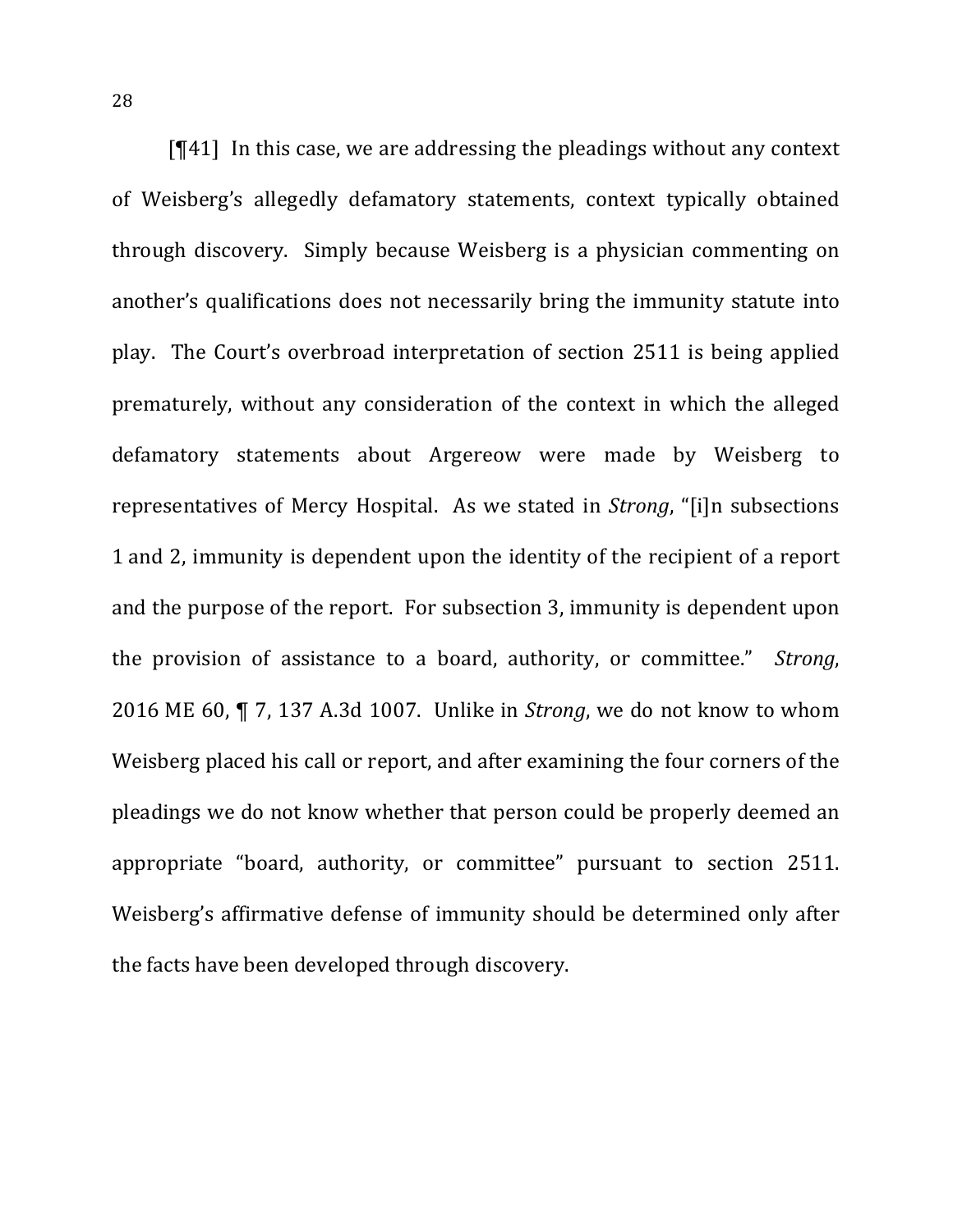## B. Causes of Action

[¶42] Since we do not believe that Weisberg is entitled to immunity at this stage of the proceedings, we must address the merits of Argereow's allegations contained in her complaint. We find that the complaint makes legitimate claims of defamation, slander per se, and tortious interference with a prospective economic advantage. $13$ 

### 1. Defamation

 $\overline{a}$ 

[ $[43]$ ] Defamation consists of four elements:  $(1)$  "a false and defamatory statement concerning another";  $(2)$  "an unprivileged publication to a third party"; (3) "fault amounting to at least  $\ldots$  negligence on the part of the publisher"; and (4) "either actionability of the statement irrespective of special harm or the existence of special harm caused by the publication." *Morgan v*. *Kooistra*, 2008 ME 26,  $\P$  26, 941 A.2d 447. "Slander per se refers to spoken defamatory statements that relate to a profession, occupation or official station in which the plaintiff was employed. Malice is implied as a matter of law in such cases, and the claimant may recover compensatory damages without proving

 $13$  We agree with the majority regarding Argereow's claims against Mercy Hospital and Weisberg for intentional infliction of emotion distress and whistleblower liability, and do not discuss those claims further.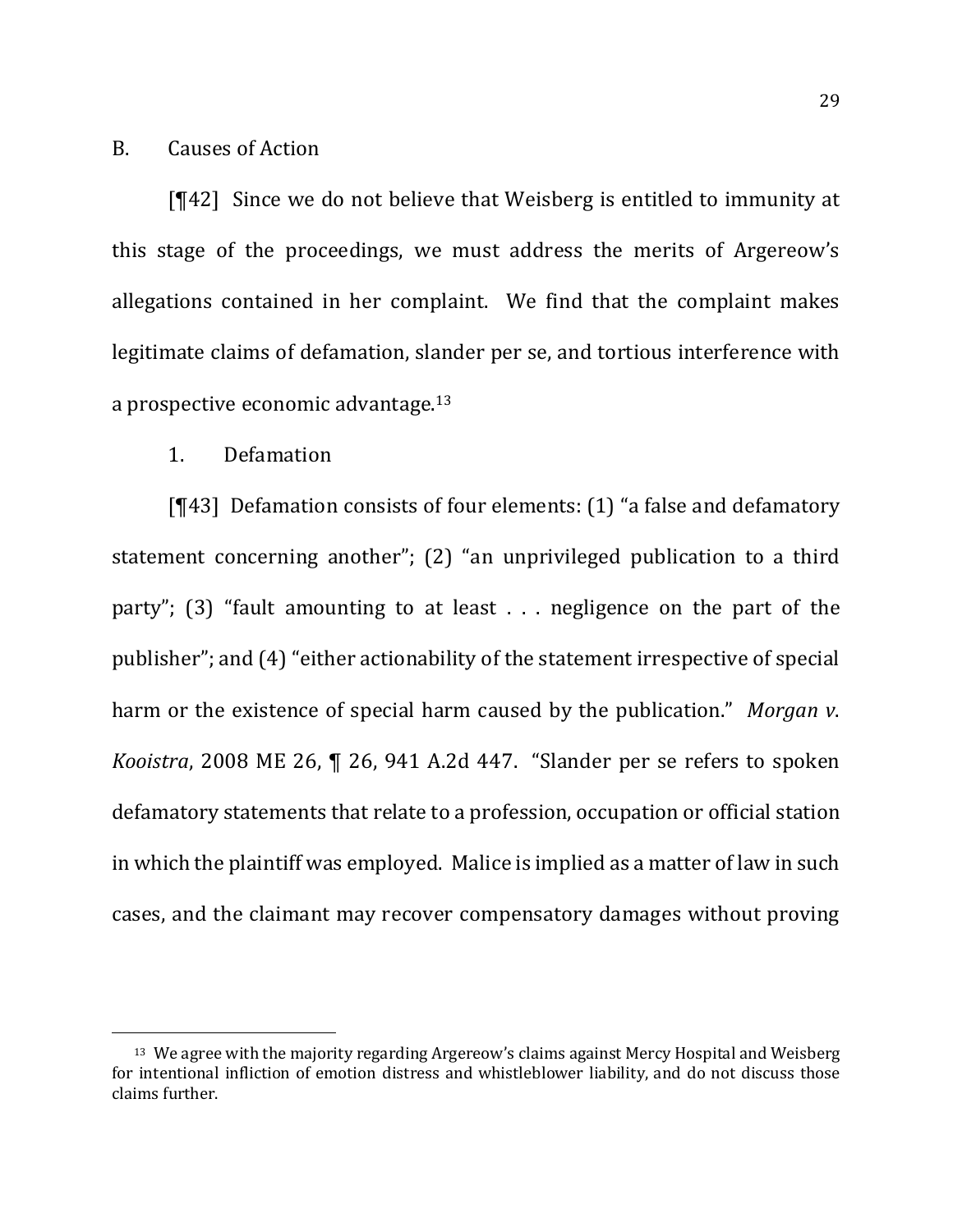special damages." *Cookson v. Brewer Sch. Dep't,* 2009 ME 57, ¶ 27, 974 A.2d 276 (quotation marks omitted).

 $[¶44]$  "A motion to dismiss a complaint for failure to state a claim should not be granted if the pleading alleges facts which would entitle the plaintiff to relief upon some theory, or if it avers every essential element of a claim." *Vahlsing Christina Corp. v. Stanley,* 487 A.2d 264, 267 (Me. 1985). In the context of a defamation action, we have acknowledged as "suspect" the application of a strict standard of specificity at the motion-to-dismiss stage of proceedings. See *Marston v. Newavom,* 629 A.2d 587, 591 (Me. 1993) (noting that the continuing validity of the requirement that plaintiffs prove the defamatory words strictly as alleged "is suspect *in light of modern notice pleading and increased reliance on discovery*" (emphasis added)). Moreover, the requirement that defamatory words be proven at trial strictly as alleged has been relaxed to afford plaintiffs more latitude. See Saunders, 497 A.2d 1121, 1125-26 (Me. 1985) ("[M]aterial words, those essential to the charges made, must be proved as alleged, but ... some latitude may be allowed with respect to unimportant, connecting or descriptive words.").

[¶45] In *Vahlsing*, we vacated a trial court's granting of a motion to dismiss and held that the "failure to specifically allege the date, month, and year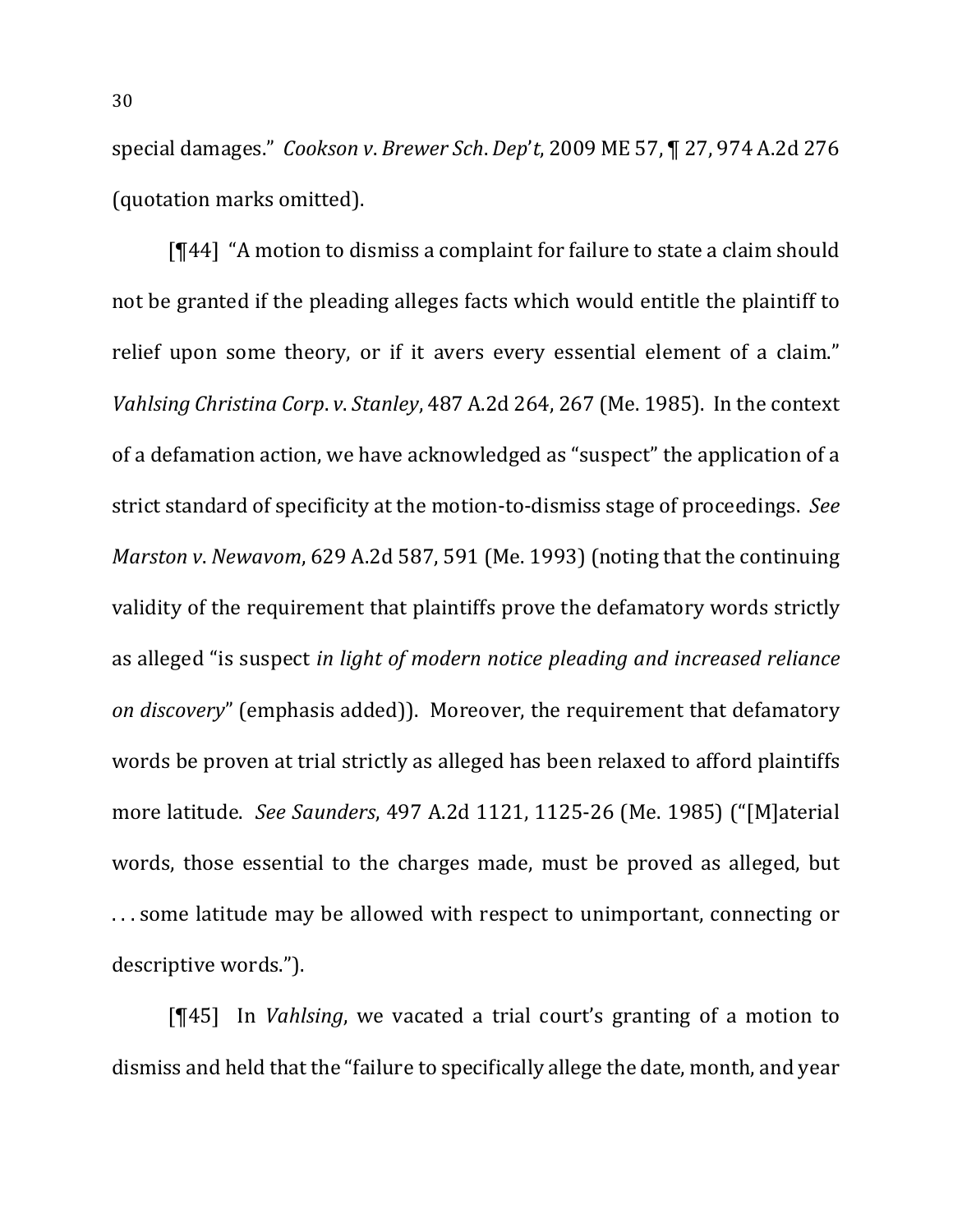of the publication of the alleged defamatory material is not necessarily fatal." *Vahlsing*, 487 A.2d 264, 267 (Me. 1985). We reasoned that "[i]n modern pleading practice, the purpose of the complaint is to provide the defendant with fair notice of the claim against him." *Id.* 

 $[T46]$  Turning to the case before us, Argereow has pleaded sufficient facts that would entitle her to relief in an action for defamation and slander per se against Weisberg. Furthermore, the pleadings allege sufficient facts to provide Weisberg with fair notice of the defamation claim against him. Specifically, Argereow's complaint alleges that, between October 31, 2014, and November 7, 2014, Weisberg contacted representatives of Mercy Hospital and made false and intimidating statements with the intention of discouraging Mercy from employing her. Further, Argereow alleges that Weisberg informed one of his employees that when he found out Argereow was going to be employed at Mercy he made a phone call and cost Argereow her job at Mercy.

 $[T47]$  There are certainly situations in which the granting of a motion to dismiss a defamation claim is warranted, notwithstanding the highly deferential standard of review afforded to plaintiffs on such a motion. See Halco *v.* Davey, 2007 ME 48,  $\P\P$  4, 14, 919 A.2d 626 (affirming the dismissal of a defamation claim under M.R. Civ. P.  $12(b)(6)$ , where the alleged defamatory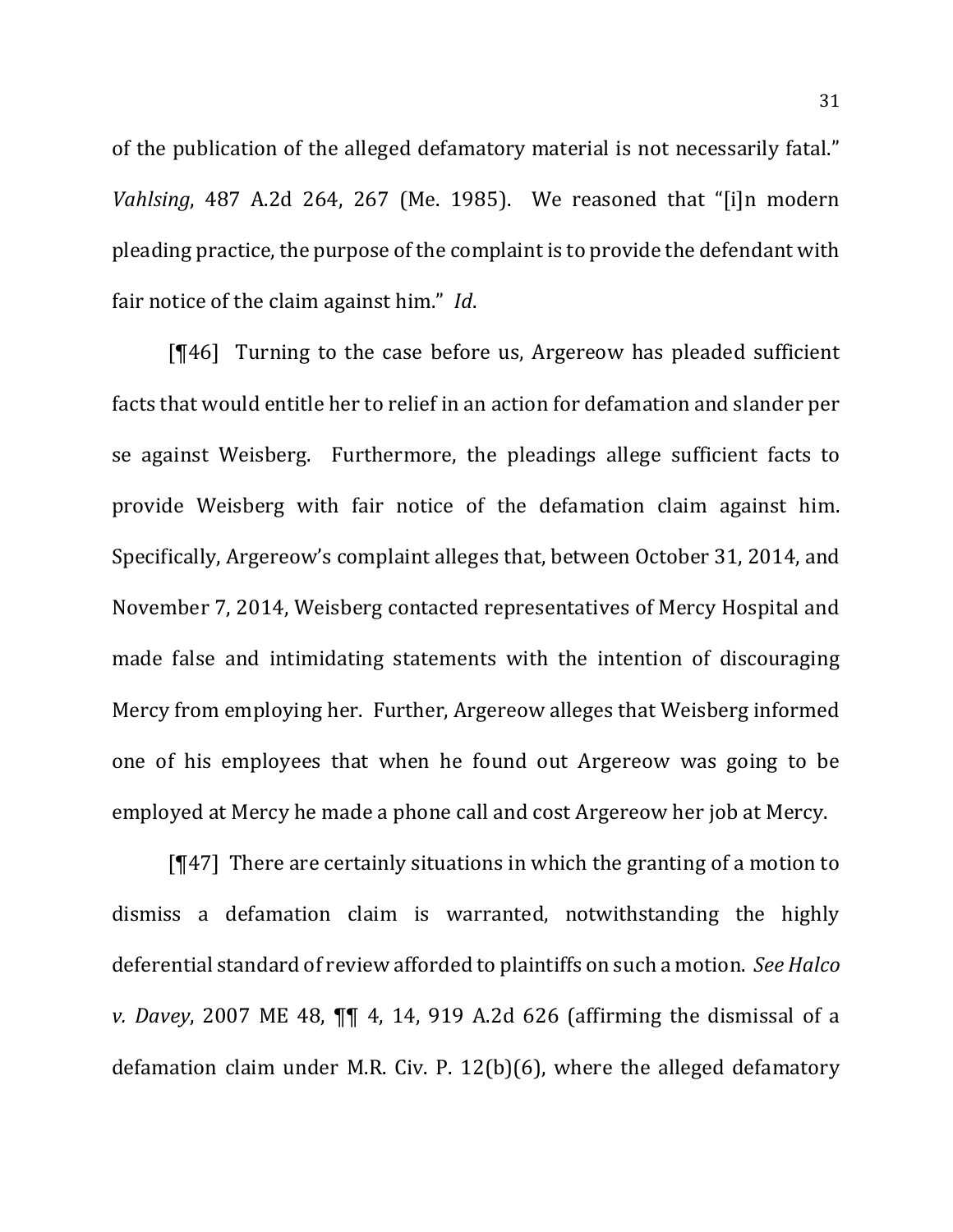statements were merely statements of opinion). However, it would take far more unsupported speculation and vagueness than is present in the pleadings of this case to appropriately dismiss a defamation complaint for a lack of specificity in the alleged defamatory statements. To this point, the Court relies upon the *Picard* case, in which we vacated a judgement following a bench trial. Court's Opinion n. 5; *see Picard v*. *Brennan*, 307 A.2d 833, 833-35 (Me. 1973). The Court's reliance on this case is misplaced. *Picard* was an appeal following a *bench trial*, and does not take into account the procedural posture of the case before us and the standard by which motions to dismiss are decided. See id; *Marston*, 629 A.2d 587, 591 (Me. 1993). We find that Argereow's complaint alleges a sufficient statement to give fair notice of the claims to the defendants in this case. See Casco Bank & Trust Co. *v*. Rush, 348 A.2d 239, 241 (Me. 1975) (disclosure of "all material details  $\dots$  is not the function of the complaint but is a burden which the ... motion for more definite statement, or the various discovery devices provided by the Rules, can better carry.") (quotation marks omitted).

2. Tortious Interference with a Prospective Economic Advantage

 $[T48]$  To establish a claim of tortious interference with a prospective economic advantage, the complaining party must prove "(1) that a valid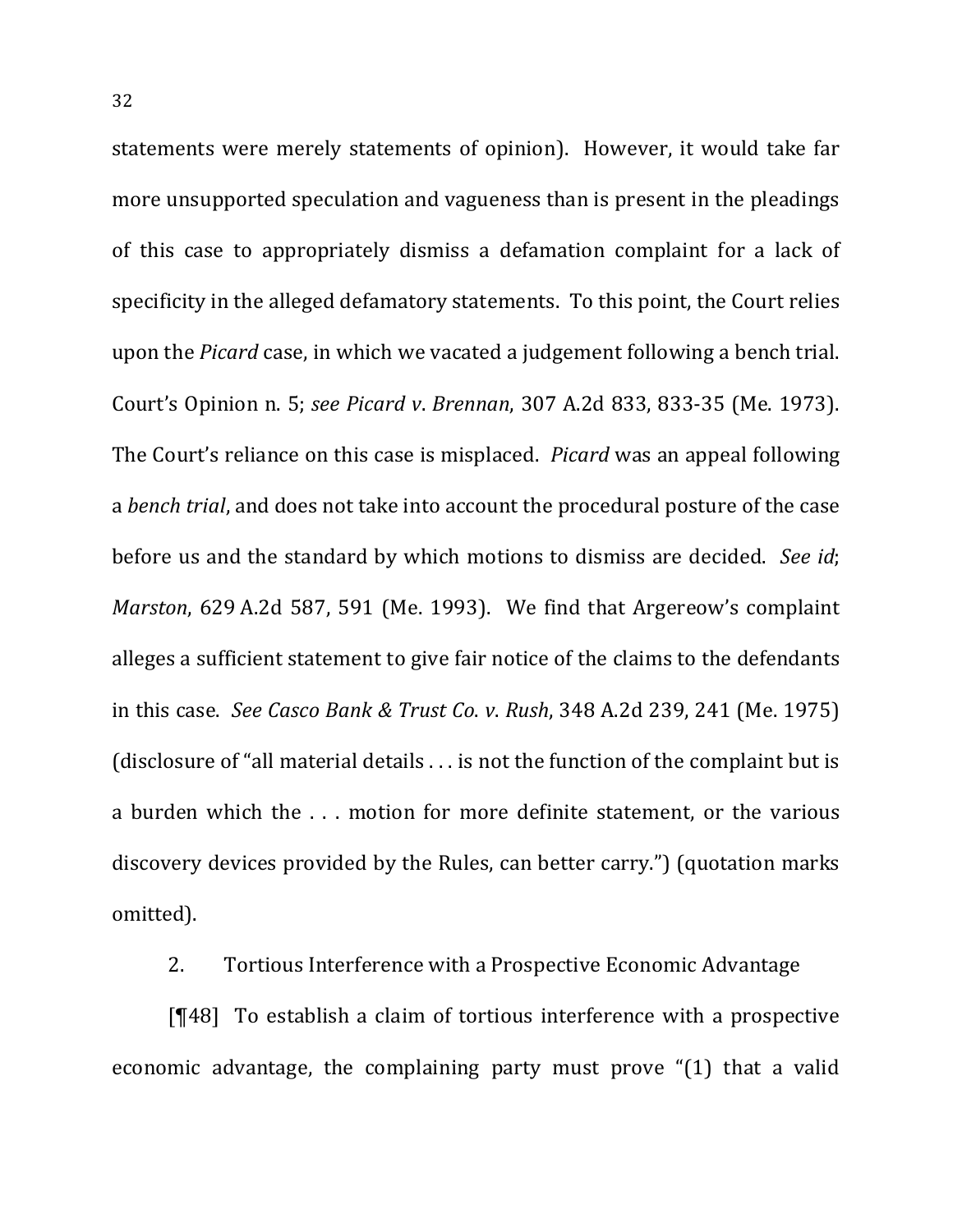contract or prospective economic advantage existed;  $(2)$  that the defendant interfered with that contract or advantage through fraud or intimidation; and (3) that such interference proximately caused damages." *Currie v. Indus. Sec. Inc.*, 2007 ME 12, **[**] 31, 915 A.2d 400. Intimidation that "procures [a] breach of a contract that would have continued but for such wrongful interference . . . is not restricted to frightening a person for coercive purposes." *Pombriant v. Blue Cross/Blue Shield of Me.*, 562 A.2d 656, 659 (Me. 1989) (quotation marks omitted). 

 $[T49]$  As the Superior Court correctly held, Argereow's claim sufficiently alleges that Weisberg intimidated Mercy Hospital into rescinding its job offer to Argereow. Accordingly, we would affirm the decision of the Superior Court denying the Defendant's motion to dismiss Argereow's claim for tortious interference with a prospective economic advantage.

### C. Conclusion

 $[$ [50] In sum, we would hold that, at this stage of the proceedings, with all favorable inferences given to Argereow, the pleadings do not establish that Weisberg is entitled to immunity pursuant to section 2511. Furthermore, we would hold that Argereow's claims for defamation, slander per se, and tortious interference with a prospective economic advantage all allege sufficient facts to